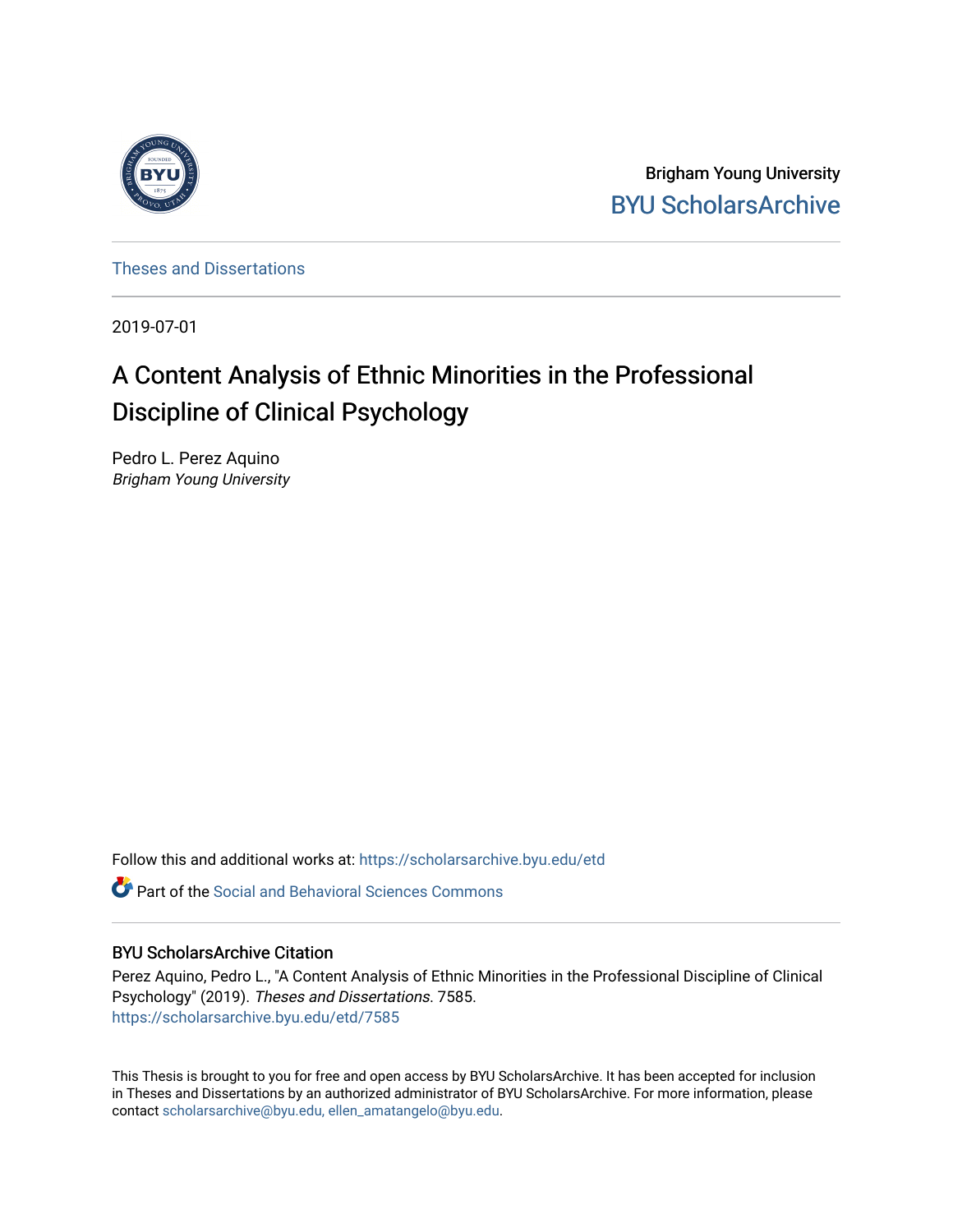A Content Analysis of Ethnic Minorities in the Professional Discipline

of Clinical Psychology

Pedro L. Perez Aquino

## A thesis submitted to the faculty of Brigham Young University in partial fulfillment of the requirements for the degree of

Master of Science

Roy A. Bean, Chair Patrick R. Steffen Alyssa Jane Banford Witting

School of Family Life

Brigham Young University

Copyright © 2019 Pedro L. Perez Aquino

All Rights Reserved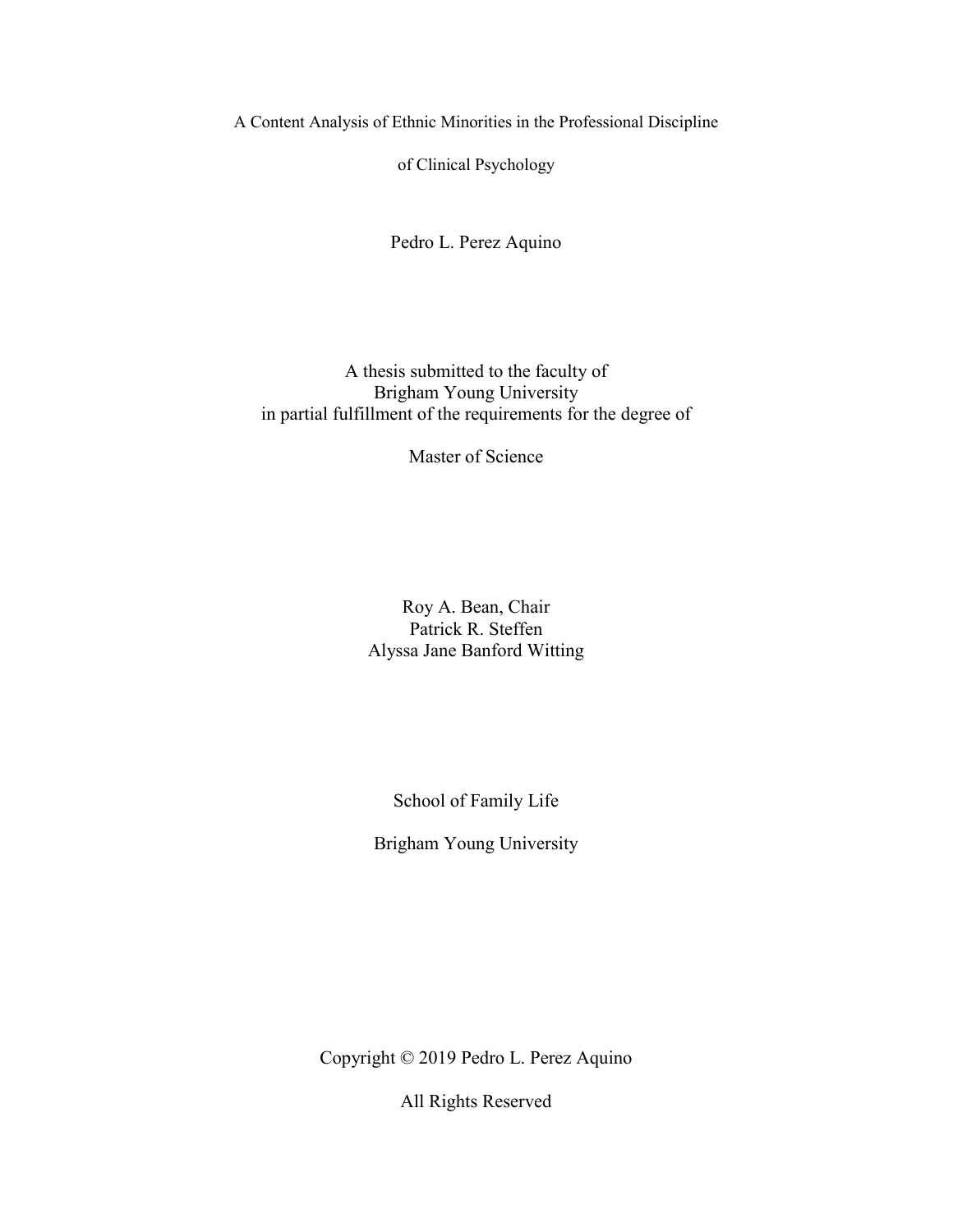#### ABSTRACT

### <span id="page-2-0"></span>A Content Analysis of Ethnic Minorities in the Professional Discipline of Clinical Psychology

Pedro L. Perez Aquino School of Family Life, BYU Master of Science

A more diverse population in the United States calls for the inclusion of REC minority populations in research to improve treatment and clinician cultural awareness. A content analysis is proposed to analyze the inclusion level of REC minority groups in the Journal of Clinical Psychology. Five questions are explored to organize and present the findings of the content analysis. Results demonstrate the low level of inclusion of REC minority groups as well as congruence between most studied topics and each REC minority group in the Journal of Clinical Psychology. These results should encourage researchers and clinicians to push for more inclusion of REC minority groups in research to accommodate the increasingly diverse population of the United States. This study should be used as evidence that demonstrates the low level of inclusion of REC minorities among research and clinical treatment. Additionally, this study should demonstrate the importance of REC inclusion among both research and treatment.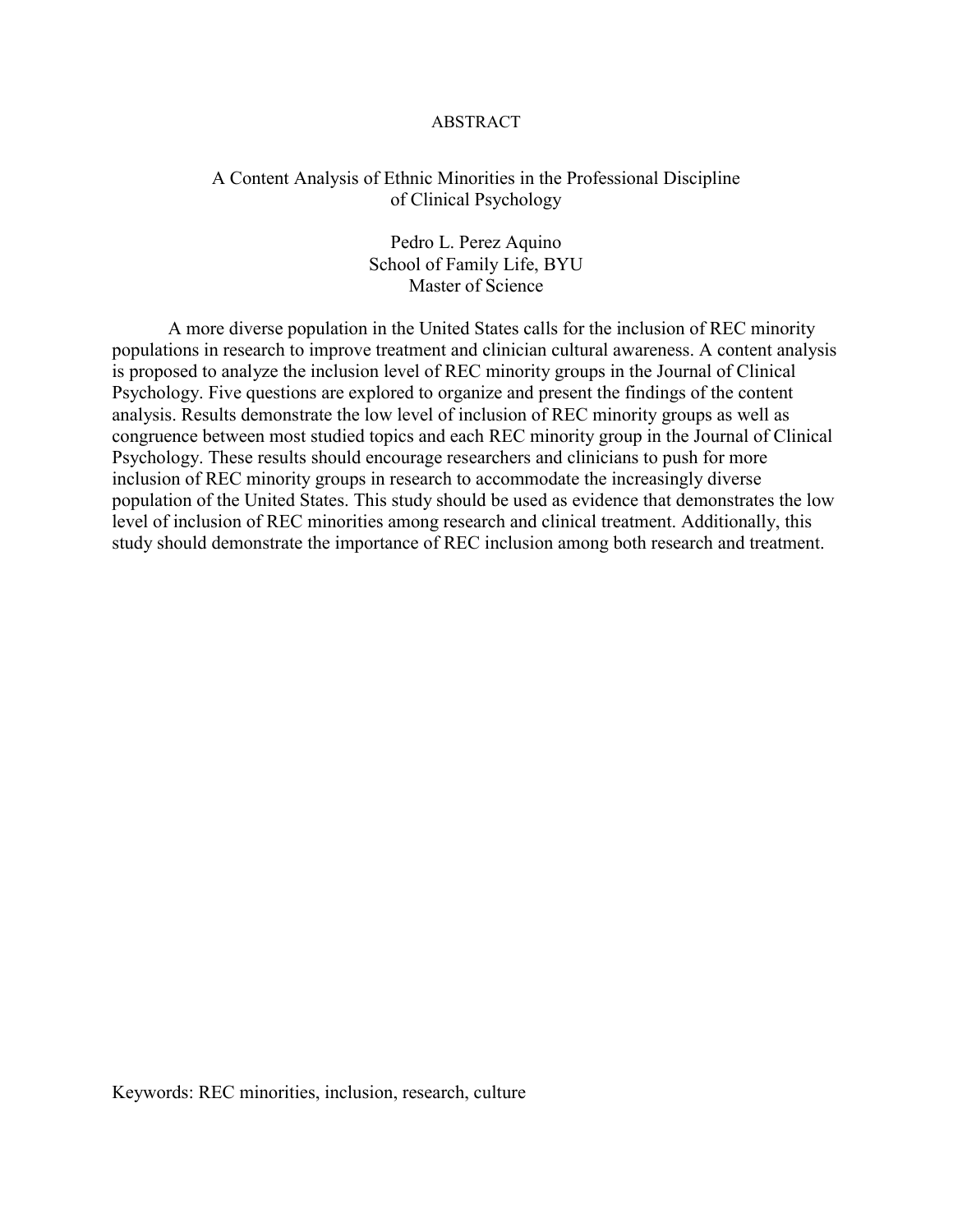## TABLE OF CONTENTS

<span id="page-3-0"></span>

| A Content Analysis of Ethnic Minorities in the Professional Discipline of Clinical Psychology 1 |
|-------------------------------------------------------------------------------------------------|
|                                                                                                 |
|                                                                                                 |
|                                                                                                 |
|                                                                                                 |
|                                                                                                 |
|                                                                                                 |
| How Many Minority Focused Articles Were There for Each REC Group? 11                            |
| Was There a Change in the Percentage of Articles Focused on REC Groups? 12                      |
| What Were the Most Frequently Studied Topics for Each REC Group? 13                             |
| For Funded Studies, What Were The Most Frequently Studied Topics for Each REC Minority          |
| Out of Total REC Focused Articles, How Many Contained A Measure of Ethnic Identity              |
|                                                                                                 |
|                                                                                                 |
|                                                                                                 |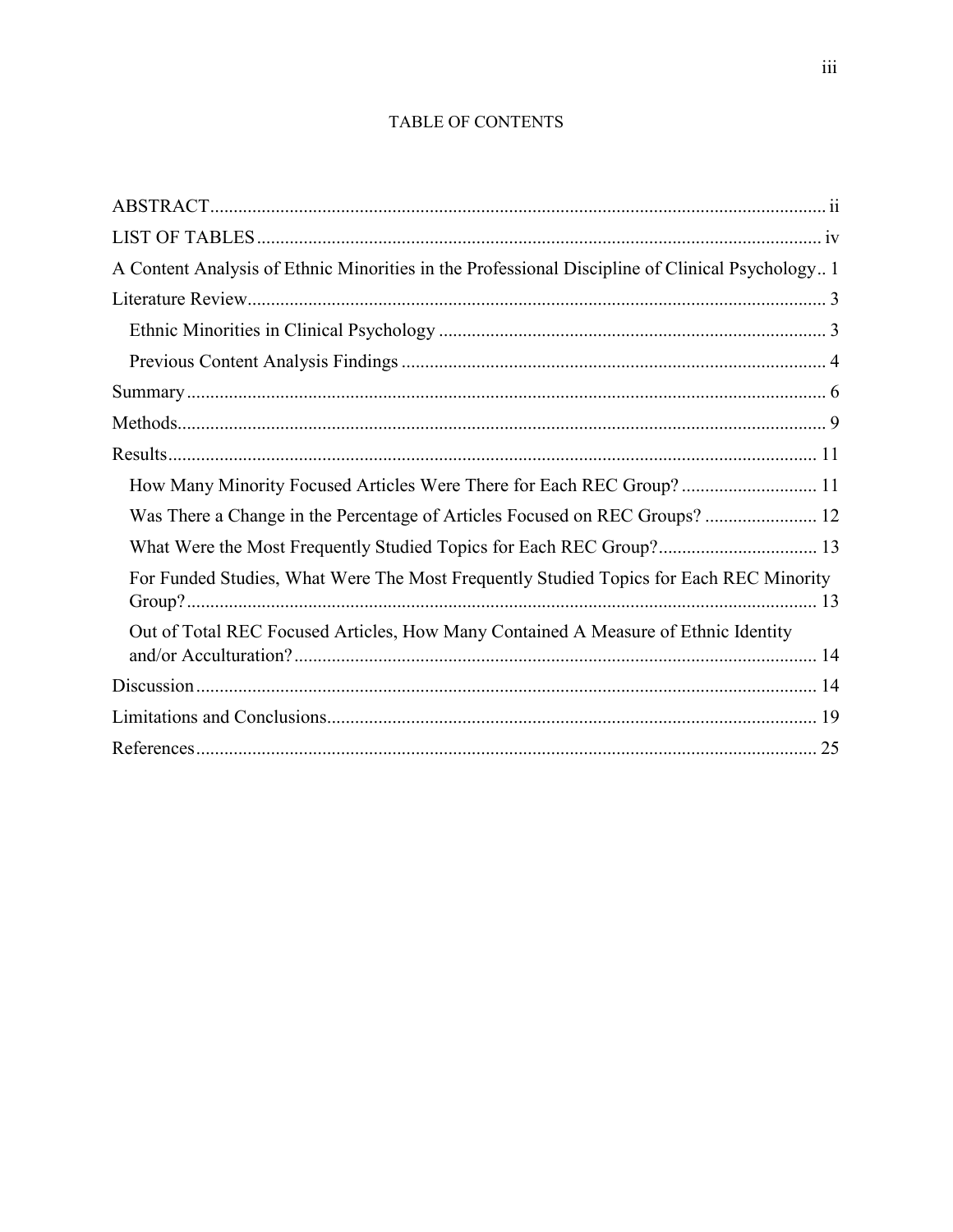### LIST OF TABLES

| Table 1 Most Frequently Studied Topics by REC Group (articles may have as many as five topics): n (%) |  |
|-------------------------------------------------------------------------------------------------------|--|
|                                                                                                       |  |
| Table 2 Most Frequently Studied Funded Topics by REC Group (articles may have as many as five         |  |
|                                                                                                       |  |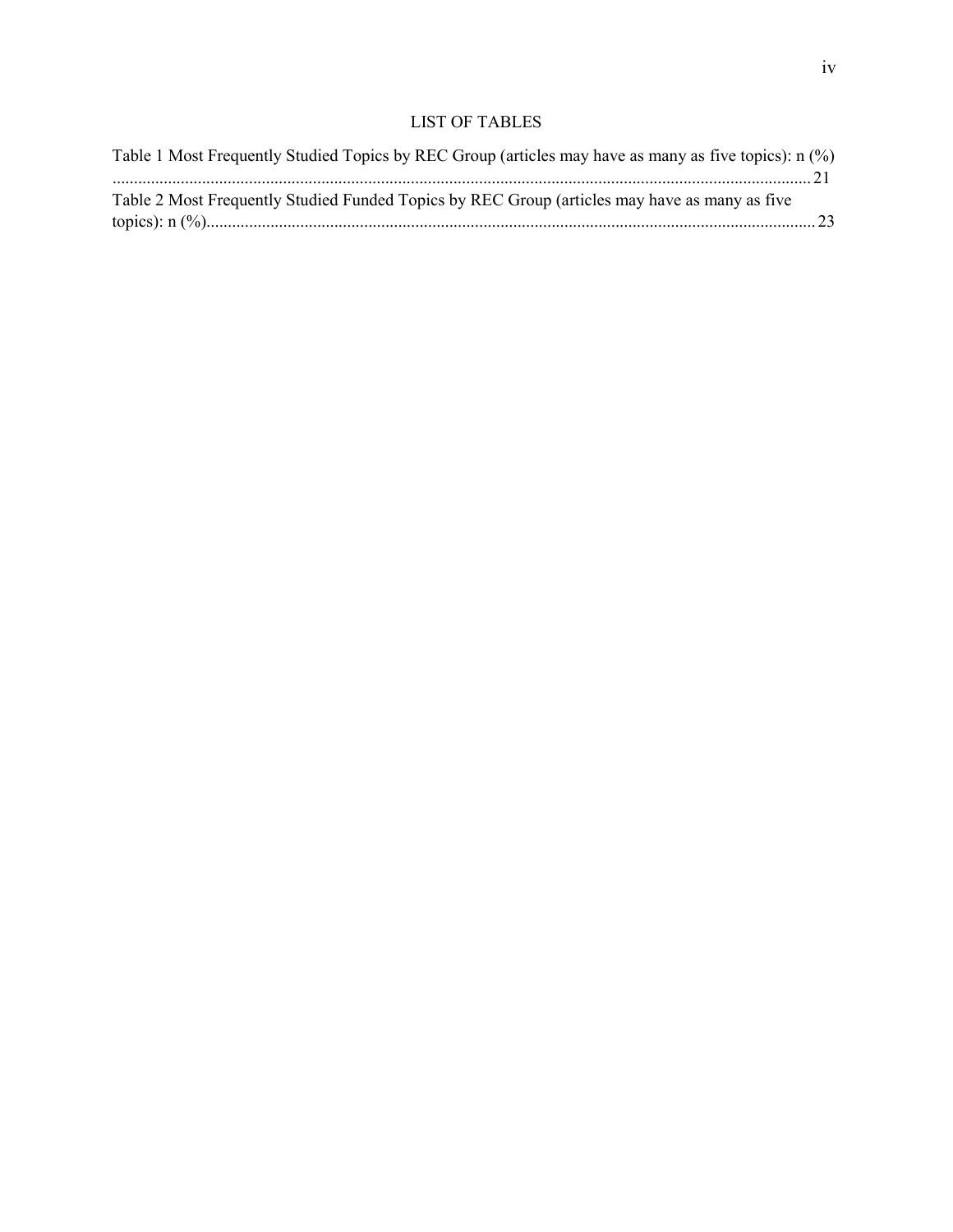#### of Clinical Psychology

<span id="page-5-0"></span>The United States is rapidly becoming more diverse, with indications that minority groups will be a large contributor to the population expansion (Pew Center, 2015). Coupled with this anticipated growth in U. S. minority groups is the projected continuation of a 40-year decline in fertility rates for the white European American majority (Colby & Ortman, 2014). Because of these two conditions, the United States population is projected to become more racially and ethnically diverse in the coming years (Colby & Ortman, 2014).

With said growth of U.S. minority groups – referred to here as racial/ethnic/cultural groups (REC, Lewis-Fernandez et al., 2013) – clinicians are more likely to encounter a diverse set of clients seeking treatment. Consequently, it is important to have established and culturally valid treatment options for REC minorities. Therefore, it is essential to include REC minorities in research studies in order to obtain information on their unique counseling preferences and treatment needs. The crucial need for additional clinical guidelines is, however, frustrated by lack of minority participant inclusion and the other cultural/methodological hurdles to data collection (e.g., Moradi, Mohr, Worthington, & Fassinger, 2009; Alvidrez & Areán, 2002; Williams, 2005; Gelman, Faul, & Yankeelov, 2013).

A statement by the Center for Substance Abuse Treatment (2014) exemplifies the need for improved cultural competence by noting that a lack of [cultural] awareness can influence a counselor's initial and diagnostic impressions of clients. This is often a function of the clinician's lack of awareness about how their own cultural backgrounds, beliefs, values, and attitudes influence clients. A lack of knowledge of one's own culture as well as that of REC minority groups can materialize as disparities in REC minority mental health, including reduced access to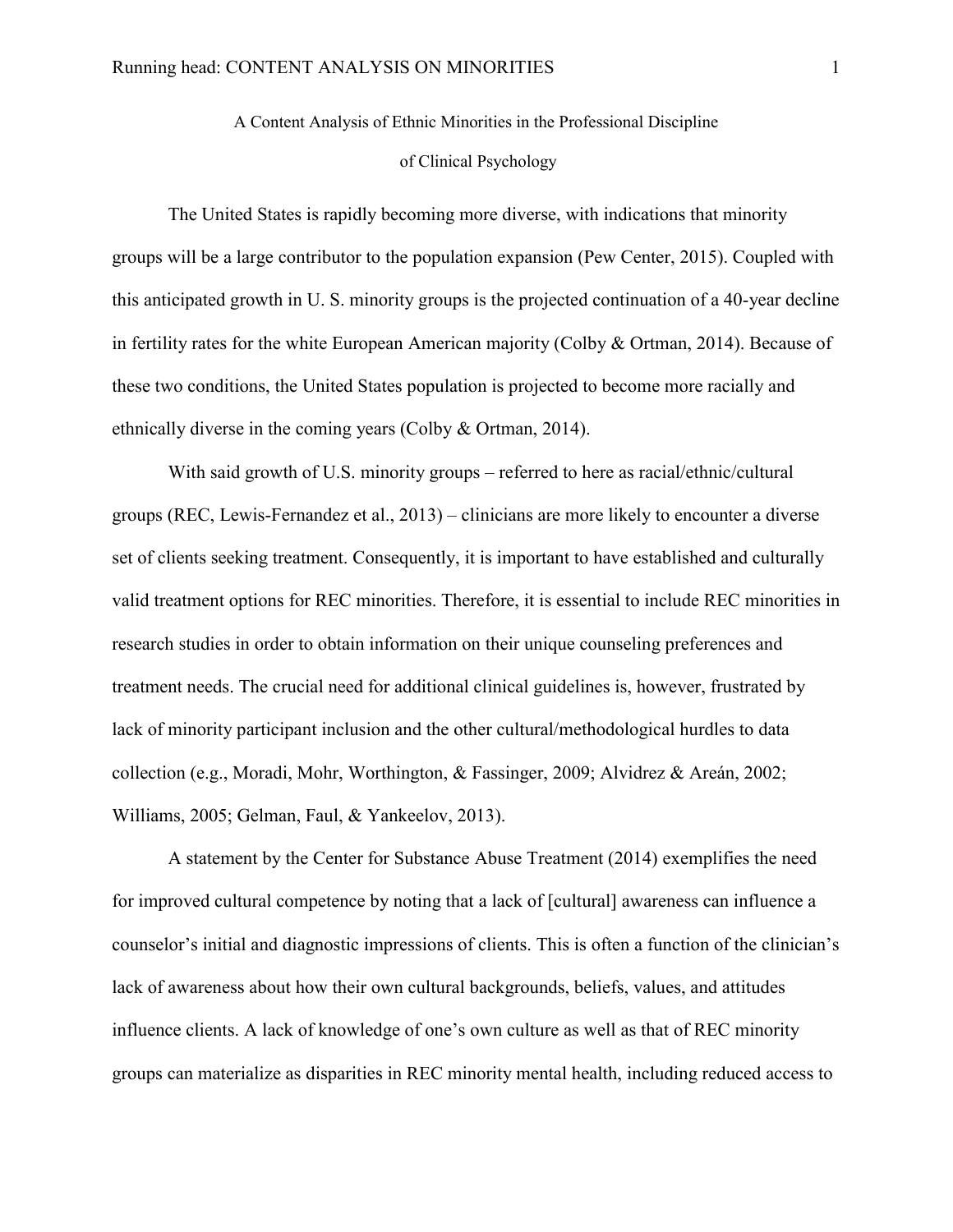#### A CONTENT ANALYSIS ON ETHNIC MINORITIES 2

treatment, less engagement in treatment, higher rates of discrimination, and in general poorer quality of services compared to Whites (Alegria et al., 2008; Cook et al., 2014; Holden & Xanthos, 2009; Holley, Tavassoli, & Stromwall, 2016; Lin & Kressin, 2015).

There have been many "calls" to increase the inclusion of REC minorities in mental health-related research disciplines and for clinical psychology, in particular (Pomerantz, 2017). The American Psychological Association (APA) has established professional standards to heighten awareness of diversity issues and to help psychologists see that the inclusion of REC minorities in research/clinical samples is an important criterion for ethical practice and scholarship. As additional evidence for the profession's commitment to REC groups, the APA has also set guidelines to help psychologists provide appropriate psychological services to the growing diverse population (American Psychological Association, 2002).

Taken together, the continued growth in U.S. minority populations and the profession's increased and overt investment in REC groups suggest that it is important to analyze the extent to which REC minorities are being included in clinical psychology research and how they are being included. Although there have been numerous statements about the importance of including ethnic minorities in research in order to improve the existing knowledge base (Brown, Marshall, Bower, Woodham, & Waheed, 2014; Cheung & Snowden, 1990), the quantity and quality of research including participants from REC minority groups remains largely unanalyzed. In order to more fully describe the quantity and quality of REC minority-focused studies, this content analysis was undertaken to review the published literature in a key journal considered to be indicative of some of the scholarship appearing in top outlets for clinical psychology research.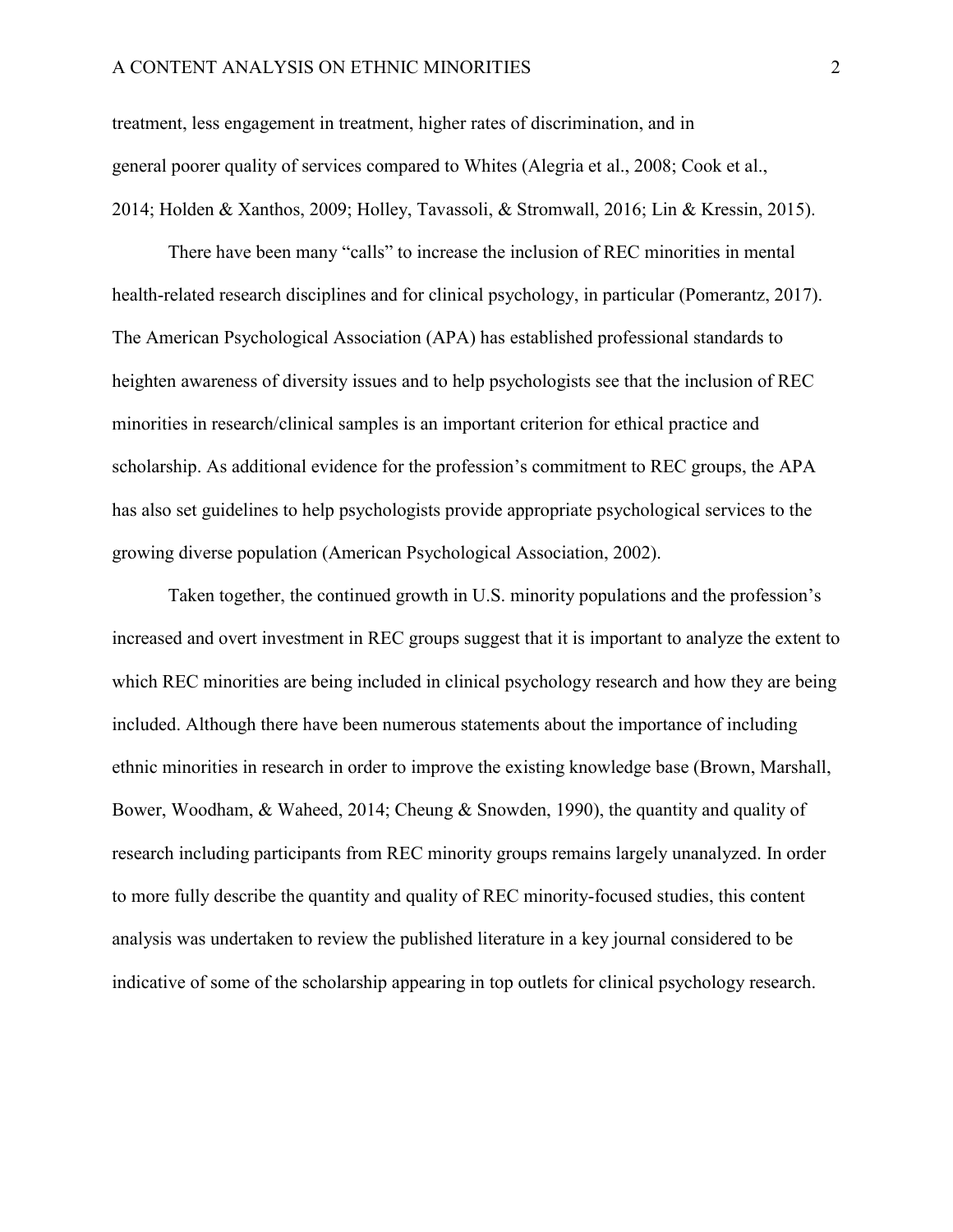#### **Literature Review**

<span id="page-7-0"></span>A content analysis is an important research technique in the social sciences which Krippendorff (2004) defines as "a research technique for making replicable and valid inferences from texts (or other meaningful matter) to the contexts of their use" (p. 18). As such, its use here is designed to discover and describe clinical psychology's attention, as a discipline, to REC minority populations and topics. In a prior content analysis of the counseling psychology field, Carter, Akinsulure-Smith, Smailes, and Clauss (1998), outline the growing need for REC-minority focused research, given that relatively little research in the field was devoted to ethnic minorities.

Overall, the literature related to REC minorities is severely limited while, at the same time, population estimates point towards a more diverse United States (Pew Center, 2015). The resulting lack of inclusion and access of research participants adds to the difficulty to find appropriate representation in research studies. In addition, systemic levels of REC-related discrimination create a disregard for REC minority groups, which consequently, limits representation in research, public policy, clinical service, and community/government outreach (Coleman, Chapman, & Wang, 2013) check this citation.

#### <span id="page-7-1"></span>**Ethnic Minorities in Clinical Psychology**

According to Hartmann et al. (2013), past studies have highlighted the marginalization of REC minority research in terms of publication trends thereby risking a lack of generalizability in key discoveries to members of these groups. For example, treatment options and outreach opportunities for REC clinical populations are limited because of the lack of generalizable evidence that these resources can be appropriately applied (Brown et al., 2014). Accordingly,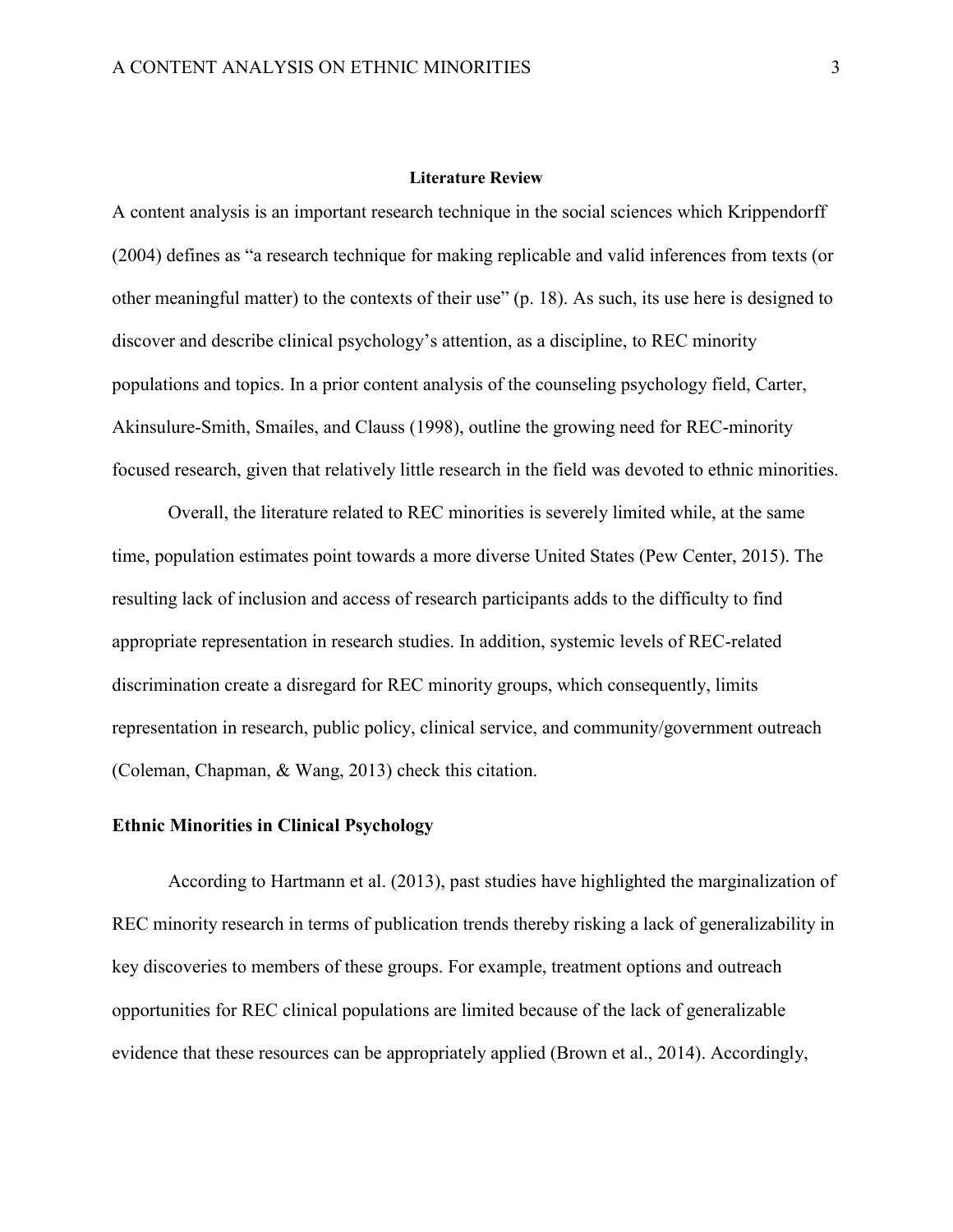while there is increased need for therapy among REC minorities, recent reviews note that these groups have been largely absent from research on evidence-based treatments (Hall, 2001; 2006).

This absence also appears in low publication numbers for articles focused on REC minority and cross-cultural groups in the American Psychological Association (APA) and American Psychological Society journals (Hartmann et al., 2013). When comparing data from two time periods (1993-99 and 2003-09), Hartman et al. (2013) noted that REC minority issues continue to be underrepresented in research published in top-tier journals as denoted by impact factor. Although there are many journals that publish on REC minority issues, many of these would be considered specialty journals, with lower subscription and citation levels (e.g. *Hispanic Journal of Behavioral Sciences,* impact factor 1.0; *Cross Cultural Management,* no impact factor).

Concerning the underrepresented status of REC minorities in clinical psychology, Case and Smith (2000) stated that with limited studies of REC minorities, it will be difficult to ensure that appropriate services are being implemented with people of different backgrounds. Baker, Buchanan and Spencer (2010) also adds that given the absence of REC minorities in research, there has been insufficient attention to how race, ethnicity, gender, sexual orientation, and social class influence one another to impact well-being. REC minority groups are not receiving the necessary attention in both research and treatment, although encouraging results demonstrate the increase inclusion of REC minority groups in research samples.

#### <span id="page-8-0"></span>**Previous Content Analysis Findings**

Several content analyses have reported findings related to the level of REC minority inclusion in the clinical psychology field. First, Iwamasa, Sorocco, and Koonce (2002) examined the extent to which the published clinical psychology literature (as found in *Clinical Psychology*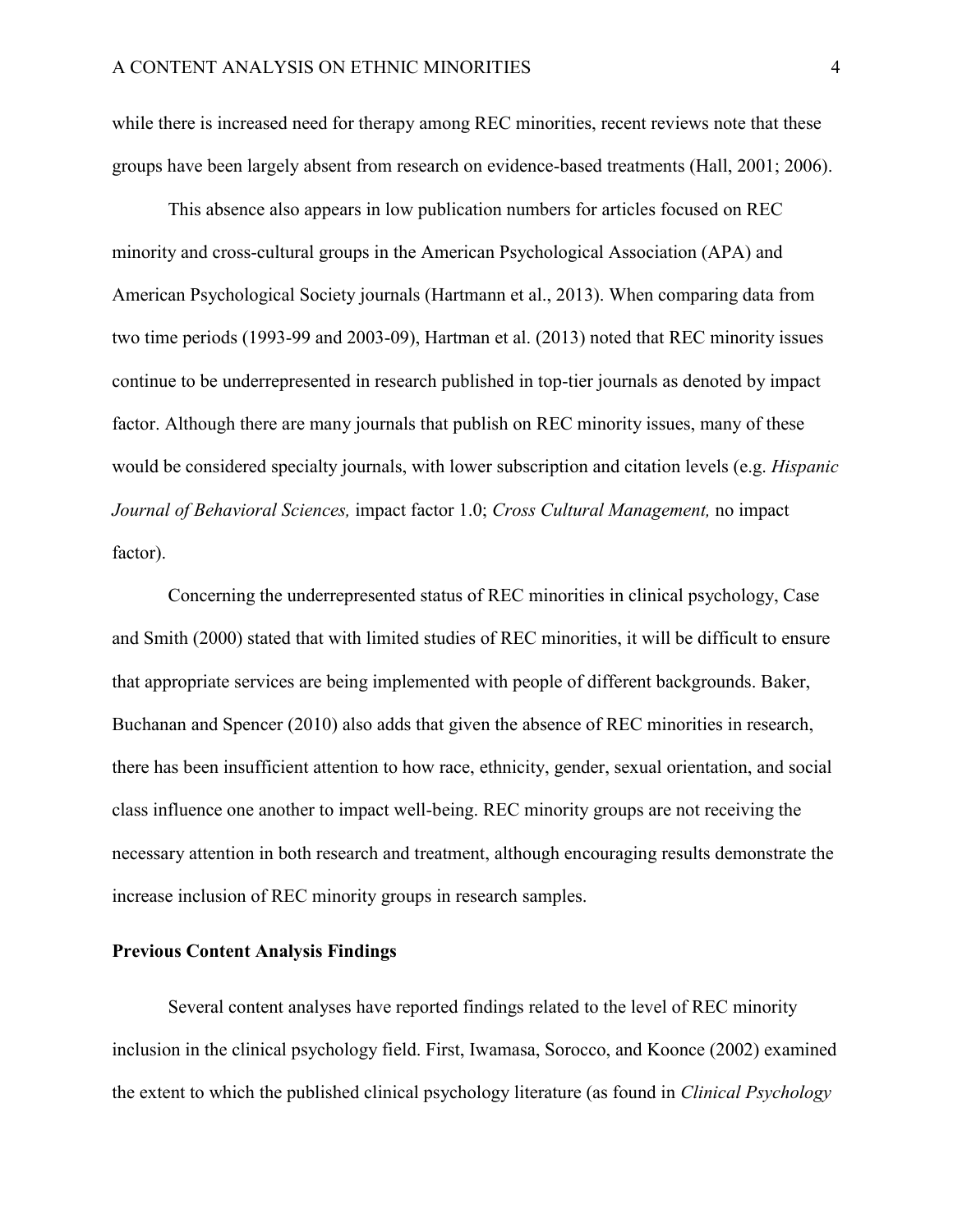*Review, Journal of Abnormal Psychology, Journal of Clinical Psychology, Journal of Clinical and Consulting Psychology, and Professional Psychology: Research and Practice*) has responded to the rapidly changing demographics of the United States. Their findings indicated that 29.3% of articles contained REC minority participation, but only 2% of studies focused on specific minority groups (e. g., Latinos, African Americans). Furthermore, the articles that did focus on specific REC minority groups were found to deal more with assessment than with treatment. The gap between research and its application to treatment limits the advancement REC minority mental health treatment as well as the usefulness of clinical psychology research in general. It is important to include REC minority groups in research to understand the barriers that exist between research and treatment.

In another content analysis, Imada and Schiavo (2005) examined six psychology journals for empirical articles on African Americans, Latinos, Asians, and Native Americans (1990 to 1999). Results revealed that only 4.7 percent of articles studied REC minority populations; however, publication rates did increase over time from 3.2% to 5.3% in 1999. As was the case with Iwamasa et al. (2002), the content analysis findings from Imada and Schiavo (2005) are now dated and thus it is essential to regularly provide updated reviews of recent publications specific to the discipline of clinical psychology.

Lastly, Cundiff (2012) carried out a content analysis of four diverse areas of psychology (developmental, social, clinical, and biopsychology), investigating the representation of women and members of REC minority groups as editors, senior authors, and participants. The content analysis indicated that Native American/Alaska Native, Black/African American, and Hispanic/Latino populations were underrepresented as research participants while Asian/Pacific Islanders were marginally overrepresented. Although the clinical psychology area was included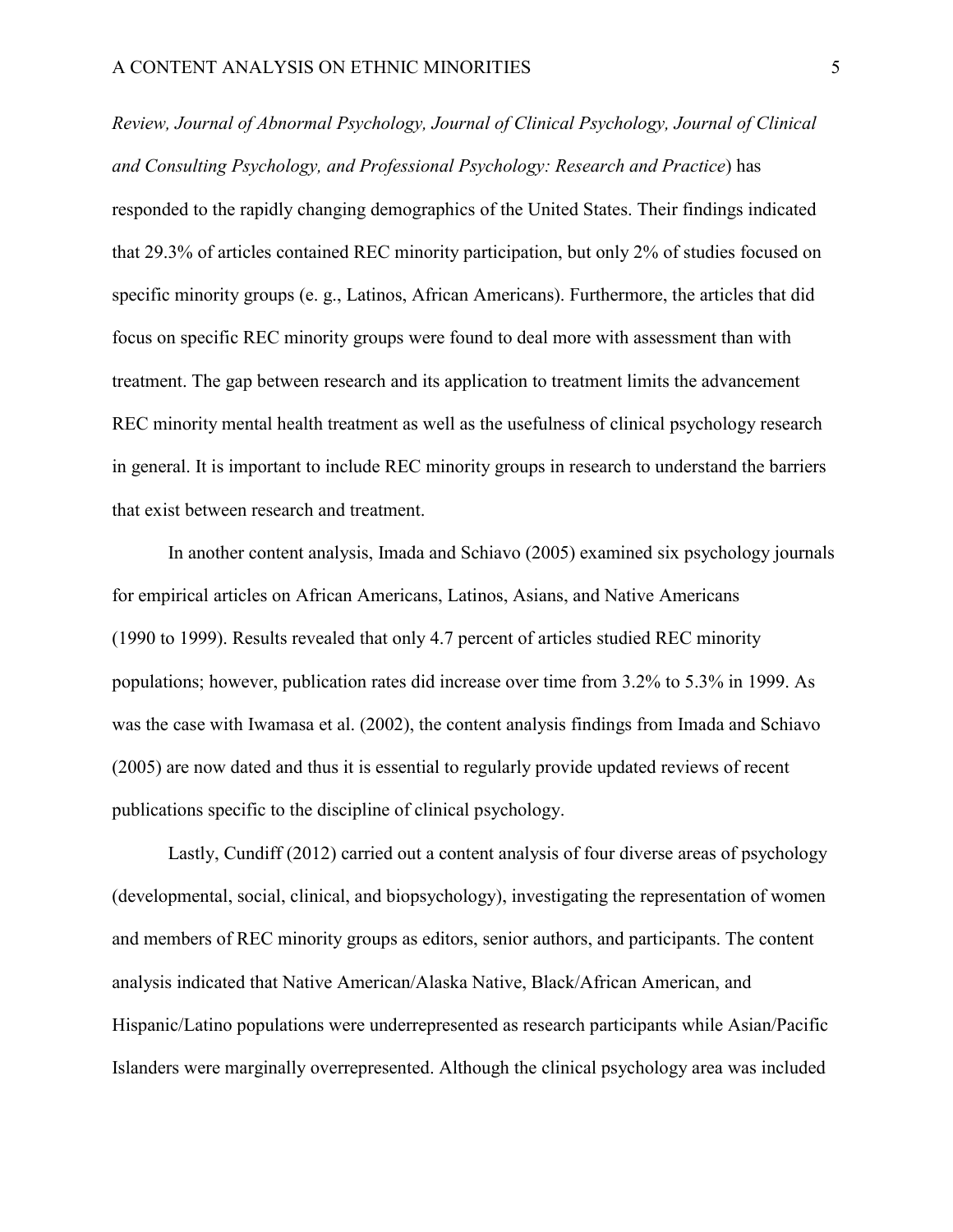in Cundiff (2012), a deeper, more detailed analysis of the field of clinical psychology would be beneficial in understanding the current status of REC minority inclusion.

All three content analyses reviewed here indicate the low level of inclusion of REC minority groups in various psychology journals. Additionally, Iwamasa et al. (2002) found that articles focused on REC minority groups were focused mainly on the assessment of issues, rather than providing any recommendation for the treatment of REC minorities. Furthermore, Imada and Schiavo (2005) found that a contributing factor for the percentage of publications of REC minority focused researchers themselves. If researchers are not submitting REC-inclusive research, then Journals are not able to publish REC-inclusive studies. It is the responsibility of researchers to include these groups in their samples. Combined, these findings further clarify the value in researchers obtaining more experiences among REC minorities to better understand better ways to recruit, study and treat individuals and families from among these groups.

#### **Summary**

<span id="page-10-0"></span>As the United States population becomes more diverse, it is crucial to have diverse populations represented in clinical psychology. The current status of REC minority research shows an unacceptably low level of inclusion of these groups within the clinical psychology field. Specific content analyses highlight current efforts to include diverse populations in research, although many are limited as a function of: (a) their analysis of an older or outdated body of literature (i.e., Graham, 1992; Carter et al., 1998) , (b) their broad take on the psychology field, (c) their limited description of methodology. This proposed study is designed to address these inherent limitations by: (a) providing a detailed description of the coding methodologies used (in contrast to Iwamasa et al. (2002), who only provided information about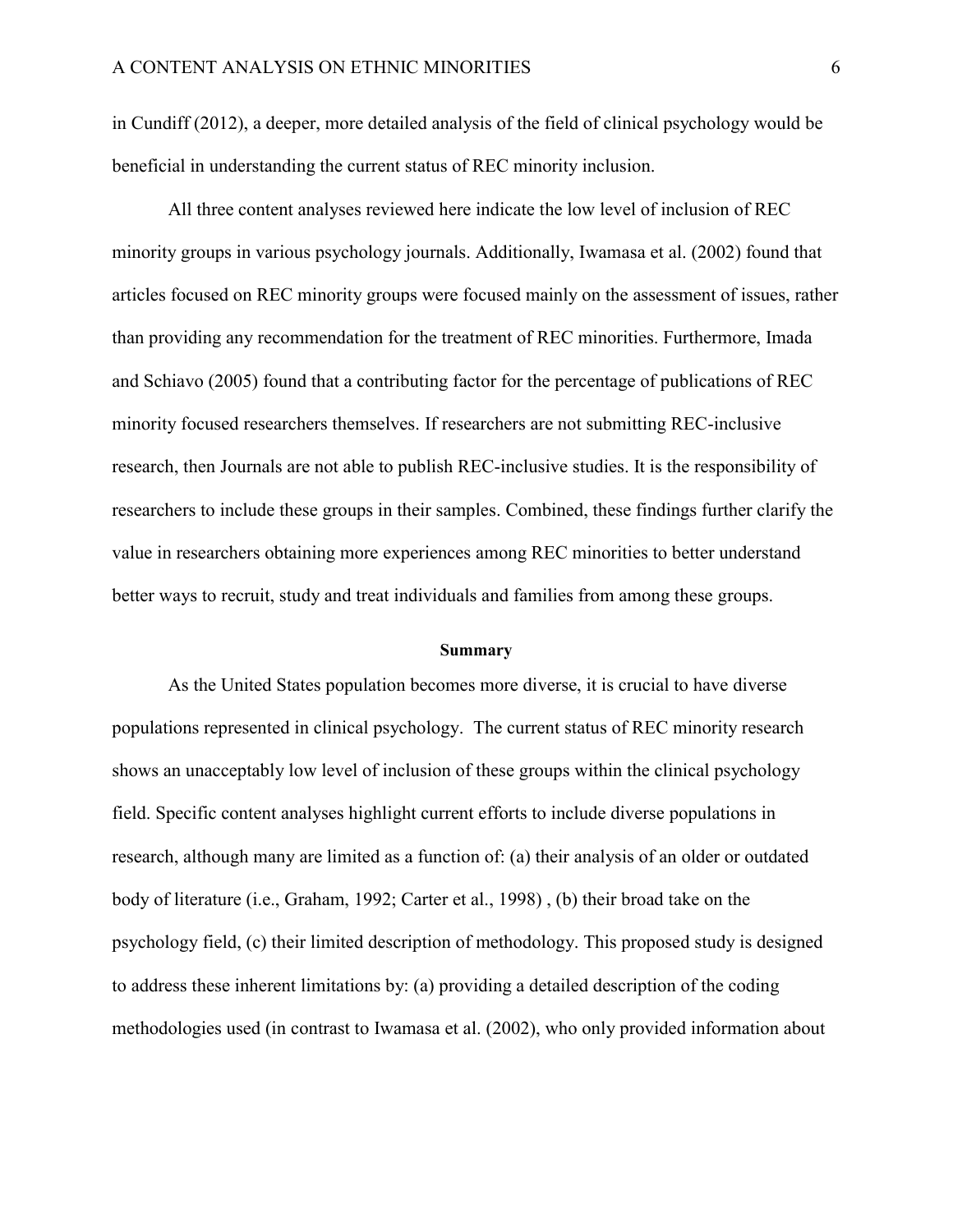coding categories) and (c) updating the timeframe to analyze publications through 2017 (20 more years of journal articles).

A current content analysis is necessary to further explore efforts and motivate the professional field of clinical psychology to see inclusion as a crucial objective to advance treatment and ethical work among REC minorities. The following questions were used to organize and present the findings of this content analysis. In addressing each question, SPSS (25.0, IBM Corporation, 2018) was utilized to analyze the data through crosstabs and multinomial regression.

1. How many focused (REC minority group was a part of the study's design or conceptual discussion) articles were found for each REC minority group (African American, Latino, Asian American, Native American, and "other"?

In order to understand how often REC minorities are being studied, it is necessary to analyze how many articles are focused on each group. These findings can then be used to help guide research recruitment efforts and can help funding agencies and researchers to know what groups are under-researched. It is important to note that there is not a group that is more important than another, this simply suggest that it is necessary to take all groups into consideration.

2. Was there a change (across time through the year 2000 to 2018) in the percentage of articles focused on REC groups?

Researchers can gain a better understanding of how well the *Journal of Clinical Psychology* is keeping up with the changing demographics of the United States by observing the change across time.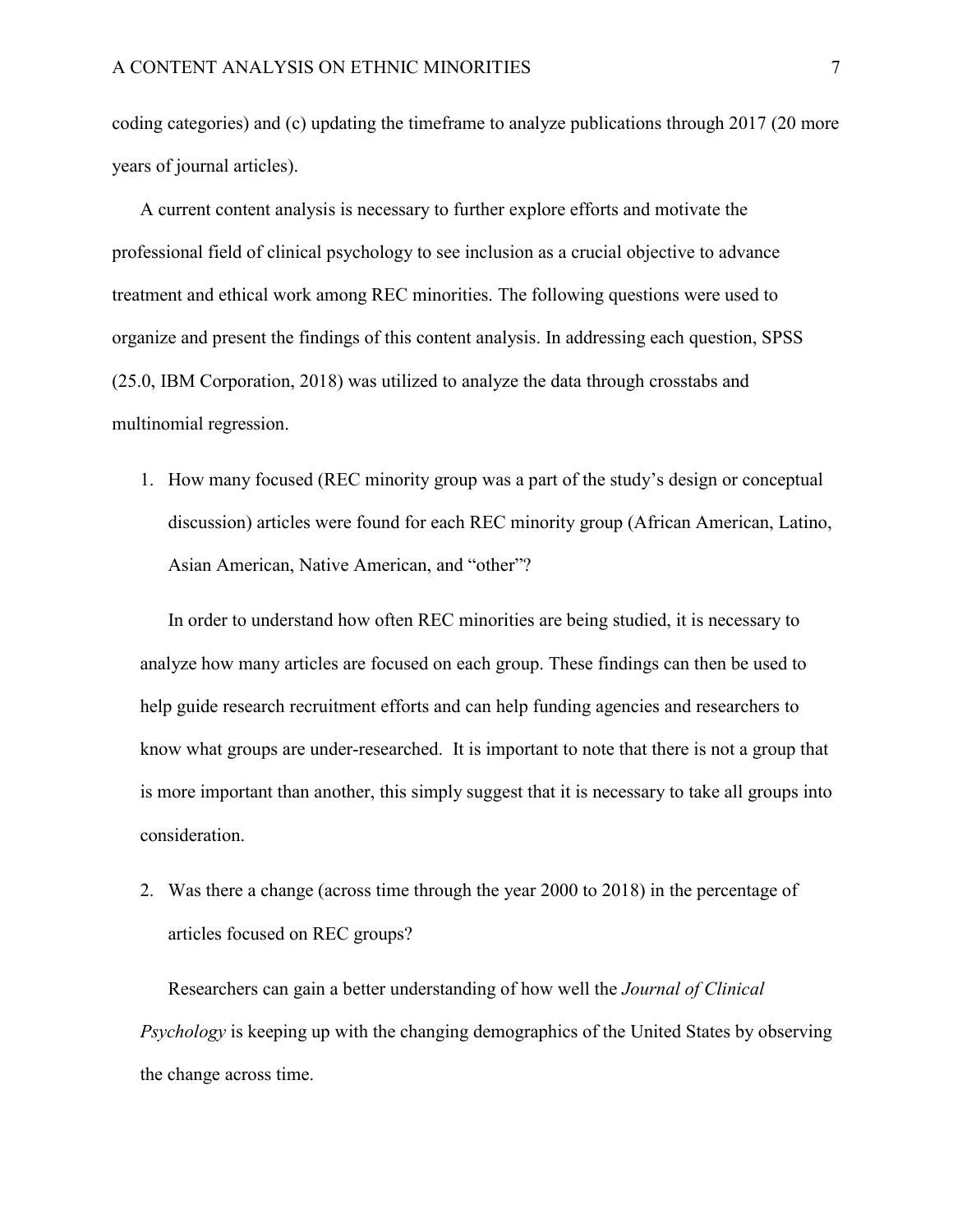3. What were the most frequently studied topics for each REC minority group?

Researchers may gain a better understanding of the congruence between the most pressing issues in each REC minority group and those present in published articles. Researchers may also obtain more information on the specific topics relevant to each REC minority group to better help these clinical populations. Gaining a better understanding of the most frequently studied topics can also provide insight on issues specific to each REC group, encourage future research on these matters, and generate a push for inclusion of REC groups in research.

4. For funded studies, what were the most frequently studied topics for each REC minority group?

Similar to the previous question, researchers may gain a better understanding of the congruence between the most pressing issues in each REC minority group and those present in published and funded articles. Furthermore, knowing what topics are funded can aid the field of clinical psychology in knowing where to appropriately direct funds to REC-inclusive research. Furthermore, it is important to analyze whether some of the most studied topics for each REC group do, in fact, match the most pressing issues for each group.

5. Out of total REC focused articles, how many contained a measure of ethnic identity and/or acculturation?

Given that acculturation and ethnic identity are important predictive and/or contextualizing factors for REC minorities, an investigation into their level of inclusion in clinical psychology studies can be viewed as another means of cataloging the field's sensitivity and awareness of REC minorities. Furthermore, if researchers are regularly measuring these constructs, these findings would be indicative of (and would serve as a proxy measure of) researcher sensitivity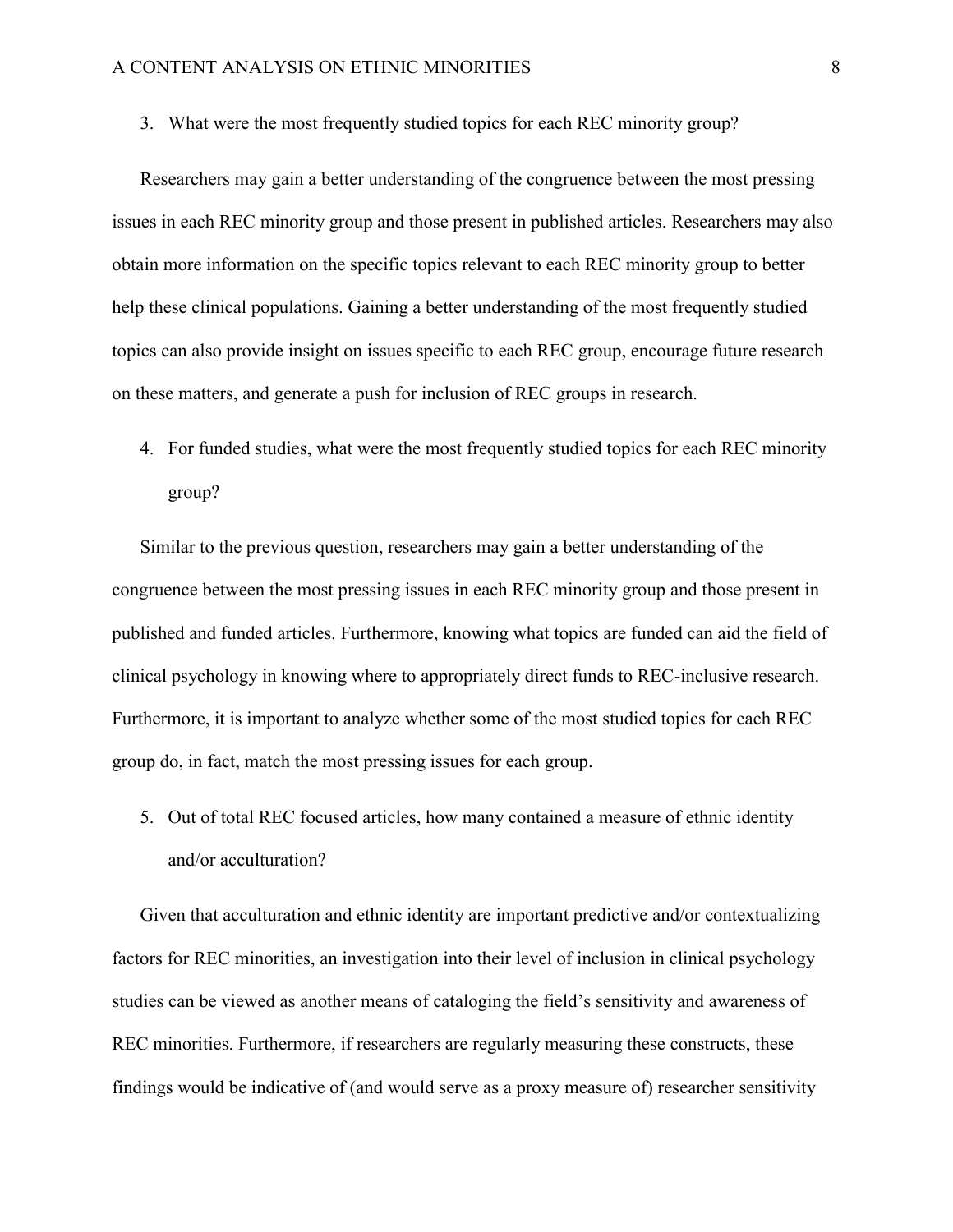and awareness. Finally, by obtaining a better understanding of REC groups and their cultural experience in the United States (considering their acculturation levels and/or strength of ethnic identity), researchers have the possibility to improve treatment options and sampling methods.

#### **Methods**

<span id="page-13-0"></span>Following the example of researchers who have used content analyses to analyze important topics in their respective fields (e.g., Bean, Crane, & Lewis, 2002; Levesque, 2007), the present study provides a status report on the representation of REC minorities in the *Journal of Clinical Psychology* (JCP, 1990 to 2017). This journal was selected for examination because of its: (a) readership among clinical psychologists, psychotherapists, counselors, and other mental health professionals; (b) prominence and respectability as a high-ranking journal (5-year impact factor = 3.149, InCitation Report); and (c) primary reliance on U. S.-based samples (given the study's examination of U. S. REC-minority groups). Finally, the journal regularly publishes many articles (averaging 140 articles per year, with 1905 total articles since 2000), offering a large sample size to analyze in evaluating the field's research strengths and weaknesses.

Articles were included for content analysis if they examined U.S.-based samples and were empirical or conceptual in nature; thereby excluding book reviews, feedback pieces, and editor notes. Articles examining international populations were also excluded from analyses, in order to report more exactly on the status of U.S. REC minorities. In this paper references to REC groups utilized the common terms of "White", "African Americans", "Asian Americans", Latinos" and "Native Americans" (Lewis-Fernandez et al., 2013). It is important to note that although references to "white" populations exist, whites were not included in REC groups/minorities. When referencing all groups collectively, the terms "REC minorities" or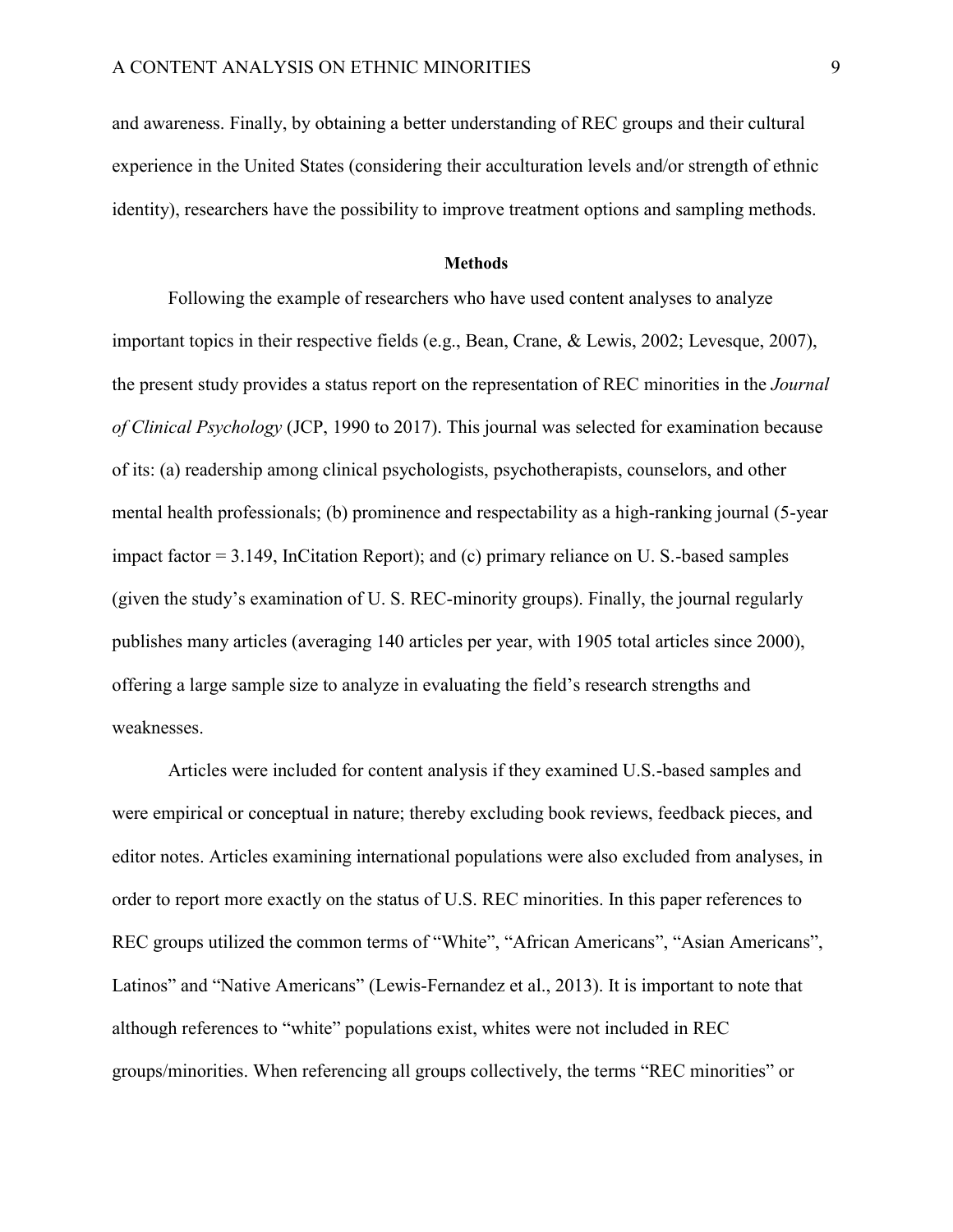"REC groups" were used, not to communicate that these groups are somehow less valuable, but rather to describe their demographic position as less than 50% of the U.S. population.

Each article was coded independently by two student coders, following an intensive and ongoing training process that included: (a) enrollment in an upper division research practicum (after fulfilling prerequisites, including a research method course; (b) weekly supervision and instruction on coding procedures; (c) tests of understanding of coding procedures; (d) successful completion of practice articles; and (e) weekly quality control meetings. The two coders worked independently from one another and their responses were compared. Any incongruent codings were totaled and an inter-rater reliability (IRR) percentage was calculated for each variable – for this study, the IRR percentage (between coders, averaged across all variables) was calculated to be 91.6%. Additionally, where coding incongruencies were noted, advanced coders reviewed the original article to determine the appropriate response/code and corrected the data. Qualification for advanced coders included completion of a two-month training program, which included practice articles, quizzes, and weekly training meetings. Also, a graduate student and faculty member supervised the advanced coders throughout the data analysis process.

Articles were first classified into two categories: (a) focused, or (b) not focused. Articles were coded as "focused" when REC groups were examined as a principal part of the study's design or conceptual discussion – a determination made when the article's title, abstract, or PsycINFO subjects (topical keywords) indicated an emphasis on ethnicity/race/culture or a specific ethnic minority group. In contrast, articles were classified as "not focused" when their title, abstract and subjects lacked mention of ethnicity/race/culture or a specific REC minority group.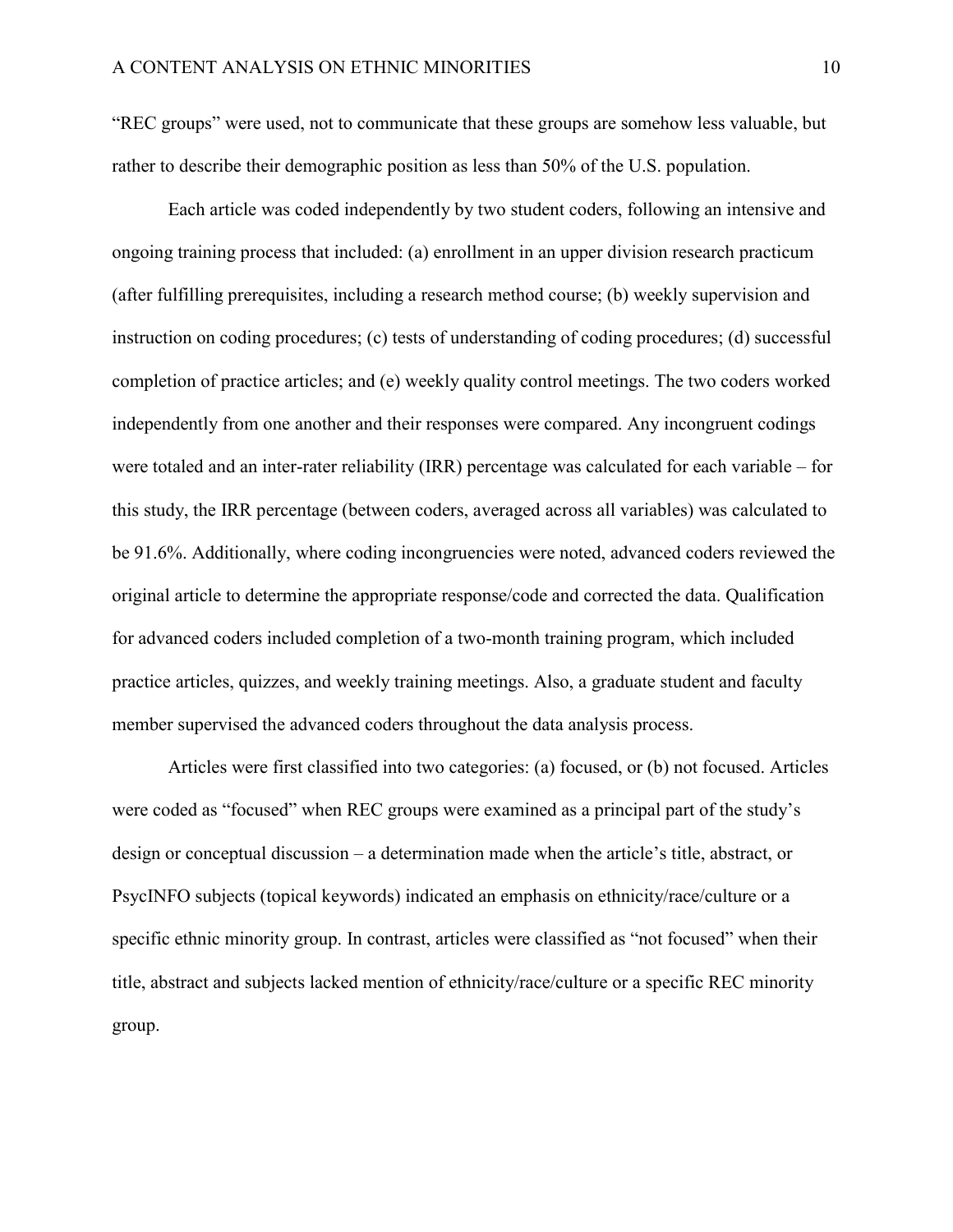Journal articles were coded for the specific research topics using a process that began with the indexed categories (or subjects) as found in the PsycINFO database. At this first step, as many as five topics were recorded for each article using the PsycINFO subjects list, excluding general demographic identifiers (e.g., human females; children, ages 6-12). Second, inexact or nebulous topics were omitted from considerations (e.g., adult development, attitudes, psychology) in order to provide more specific and useful findings. These exclusions were judged justifiable given that each article would still have three-to-four other PsycINFO subjects that could be used to identify its topical focus. Third, consistent with Prior (2014), topics were ordered by frequency aiding in the identification of the primary topics for the field of clinical psychology. Topics were then organized into concept clusters, based on categories derived in previous content analyses (i.e., Bean, Handy, Yorgason, & Miller, 2018; Smithee, Bean, Limb, & Holmes, 2017), with attention to conceptual overlap, synonyms, and diagnostic groupings. As examples, social anxiety was grouped with phobias and generalized anxiety into the larger category of anxiety disorders, and "racial and ethnic differences" and multiculturalism were among the PsycINFO subjects that were recoded as "diversity and culture topics." The categorization process was performed by the second author and confirmed by other research team members including the first author, with over 60 different categories resulting.

#### **Results**

#### <span id="page-15-1"></span><span id="page-15-0"></span>**How Many Minority Focused Articles Were There for Each REC Group?**

There were a total of 1520 JCP articles coded, with the majority categorized as "not focused" (1453 or 95.5%) meaning there was no indication in the articles' title, abstract, or associated PsycINFO-listed subjects of any emphasis on REC minority populations or topics. The remaining 66 "focused" articles constituted a mere 4.3% of the total number of articles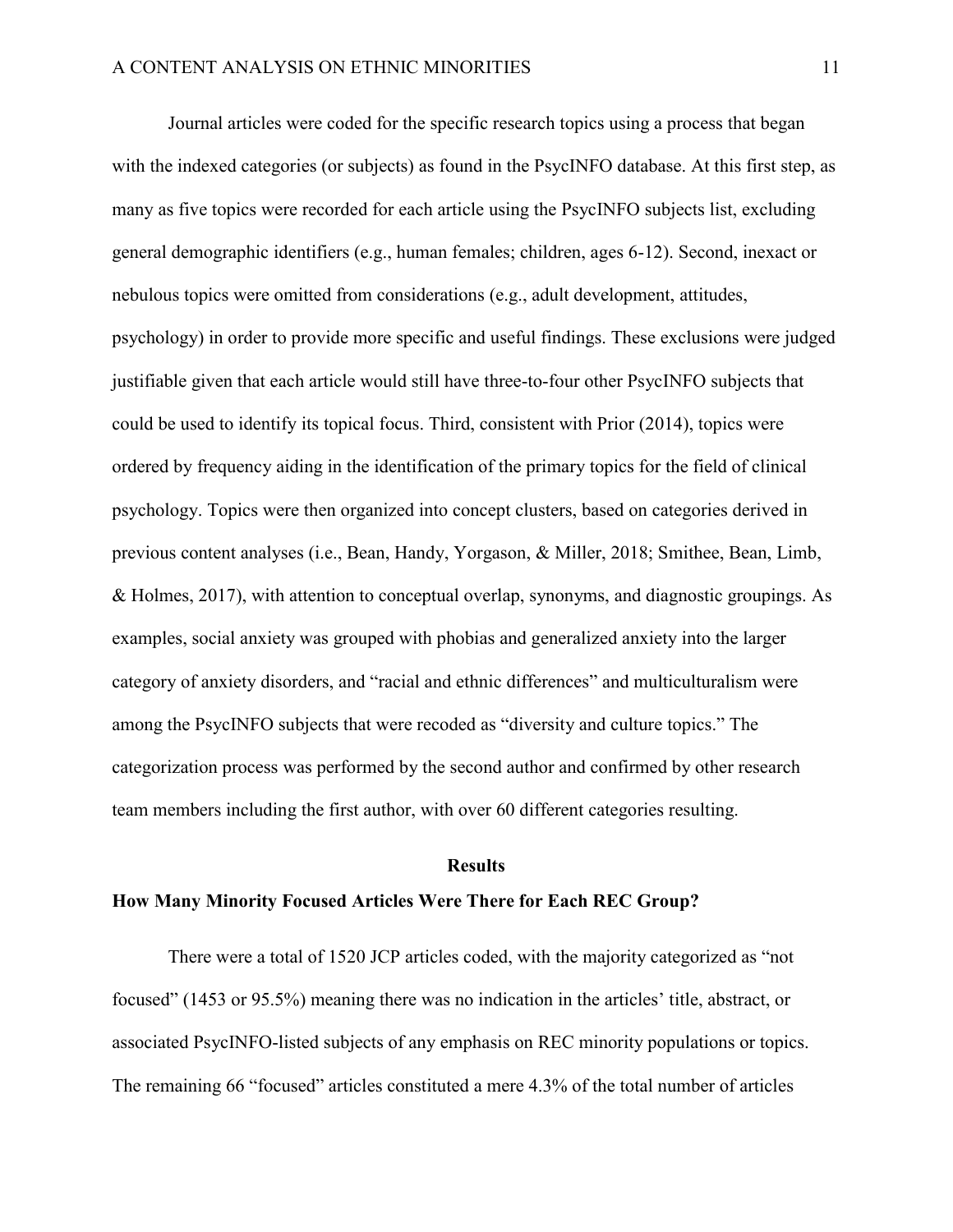published in this journal over the 18-year timespan - a noteworthy absence of articles addressing racial/ethnic/cultural issues in the practice/research of clinical psychology. The largest group among REC focused articles was African Americans with 17 (25.7%) articles. Next, as one of the quickest growing REC minority groups in the United States, the Latino group followed with 15 (22.7%) articles. Although the Asian population is large in the United States, the Asian group consisted of 7 (10.6%) articles. Lastly, Native Americans were unfortunately a focus of only one (1.5%) article. The group of REC focused articles also included an "other" REC minorities (e.g., multiracial) group which consisted of 24 (36.3%) articles.

### <span id="page-16-0"></span>**Was There a Change in the Percentage of Articles Focused on REC Groups?**

Multinomial regression analyses were conducted in order to test for a statistically significant change (across the 2000-17 timespan) in the number of articles for each specific REC group and in the total number of focused articles (all REC groups combined). Non-focused articles were utilized as the reference group to control for any changes (increases/decreases) in REC publication numbers that might be more accurately a function of overall changes in publication numbers for the journal. Characterized by very low publication numbers across the 18-year timespan, regression findings were non-significant for each specific REC group (African Americans, Latinos, Asian Americans, Native Americans). However, a small but significant increase was noted in the case of the "other" category ( $\beta$ = 0.15, df(1), p < .001; Odds Ratio (OR) = 1.17), and for REC-focused articles as a whole ( $\beta$  = 0.07, df(1), p < .001; OR = 1.08). These findings indicated that the average number of focused articles neither increased nor decreased over the 18-year time period for most ethnic groups. As stated, the number of articles increased only for the "other" group and for total REC focused articles.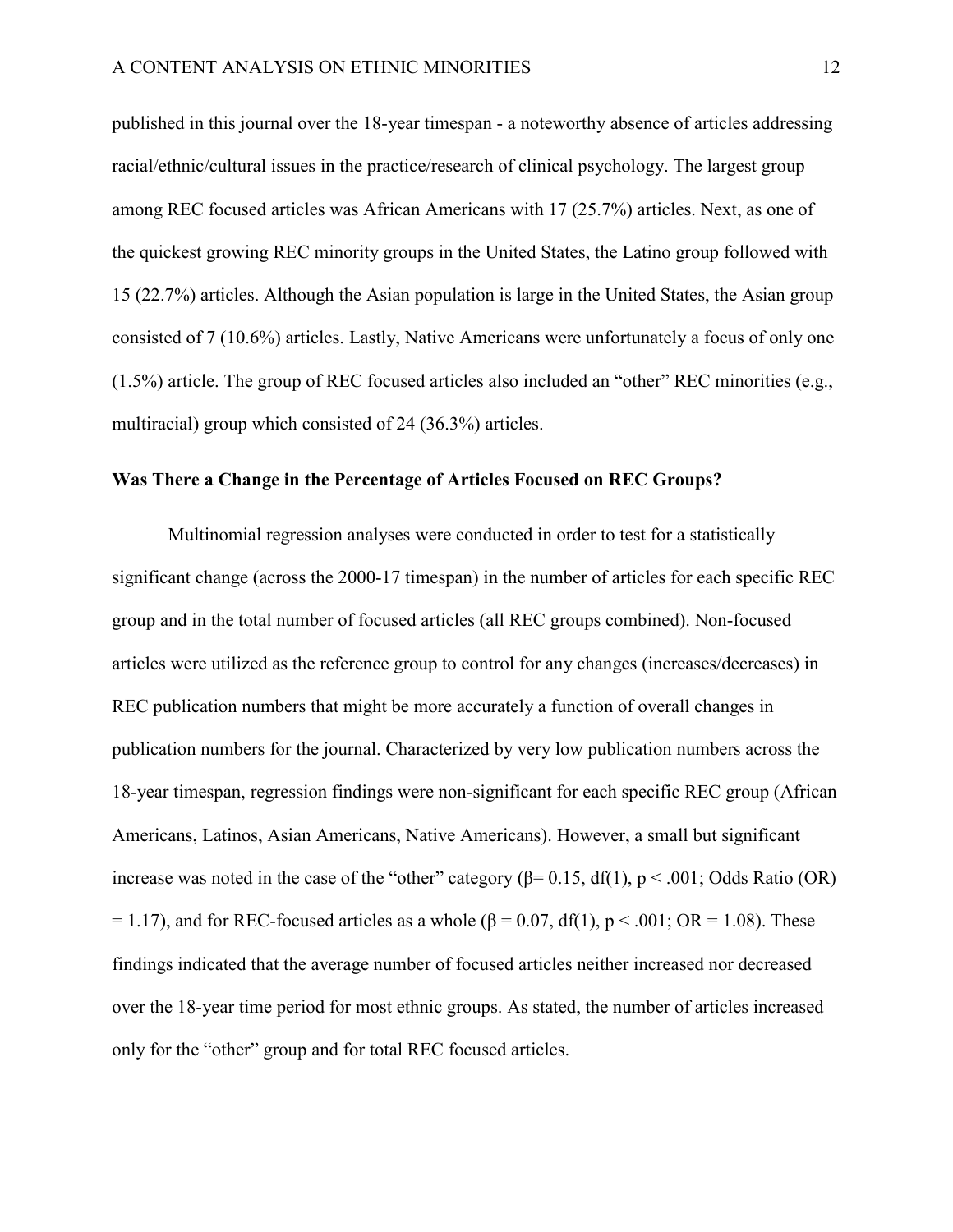#### <span id="page-17-0"></span>**What Were the Most Frequently Studied Topics for Each REC Group?**

Among the non-focused articles, the most studied topics were therapy techniques and models, individual therapy, mental illness and psychopathology. For African Americans the most studied topics were couple/adult trauma, mental illness and psychopathology, depression, and individual therapy. For Latinos, the topics most often researched included: psychometrics/specific measures, the REC experience (e.g., discrimination), depression, and therapy models and techniques. For Asian Americans, the most prominent topics included the REC experience (discrimination), mental illness and psychopathology, and depression. One lone article with a sample of Native Americans emphasized the topics of therapy techniques/models, couple/adult trauma, and multi-/cross-cultural therapy.

Among other content analysis studies, the percentage of REC focused articles was similar to the results of the present study. In their study of the *Clinical Psychology Review, Journal of Abnormal Psychology, Journal of Clinical Psychology, Journal of Clinical and Consulting Psychology, and Professional Psychology: Research and Practice*, Iwamasa et al. (2002), showed that 29.3 percent of articles contained REC minority participation. Although both studies analyzed the *Journal of Clinical Psychology*, the number of journals used were the biggest difference between this and the present study. Furthermore, Imada and Schiavo (2005) found that only 4.7 percent of journal articles focused on REC minority populations.

# <span id="page-17-1"></span>**For Funded Studies, What Were the Most Frequently Studied Topics for Each REC Minority Group?**

Among funded studies, most studied topics varied by REC minority group. The most studied topics for African Americans were group therapy, psychometrics/specific measures, and developmental and psychosocial issues. Similarly, for Latinos psychometrics/specific measures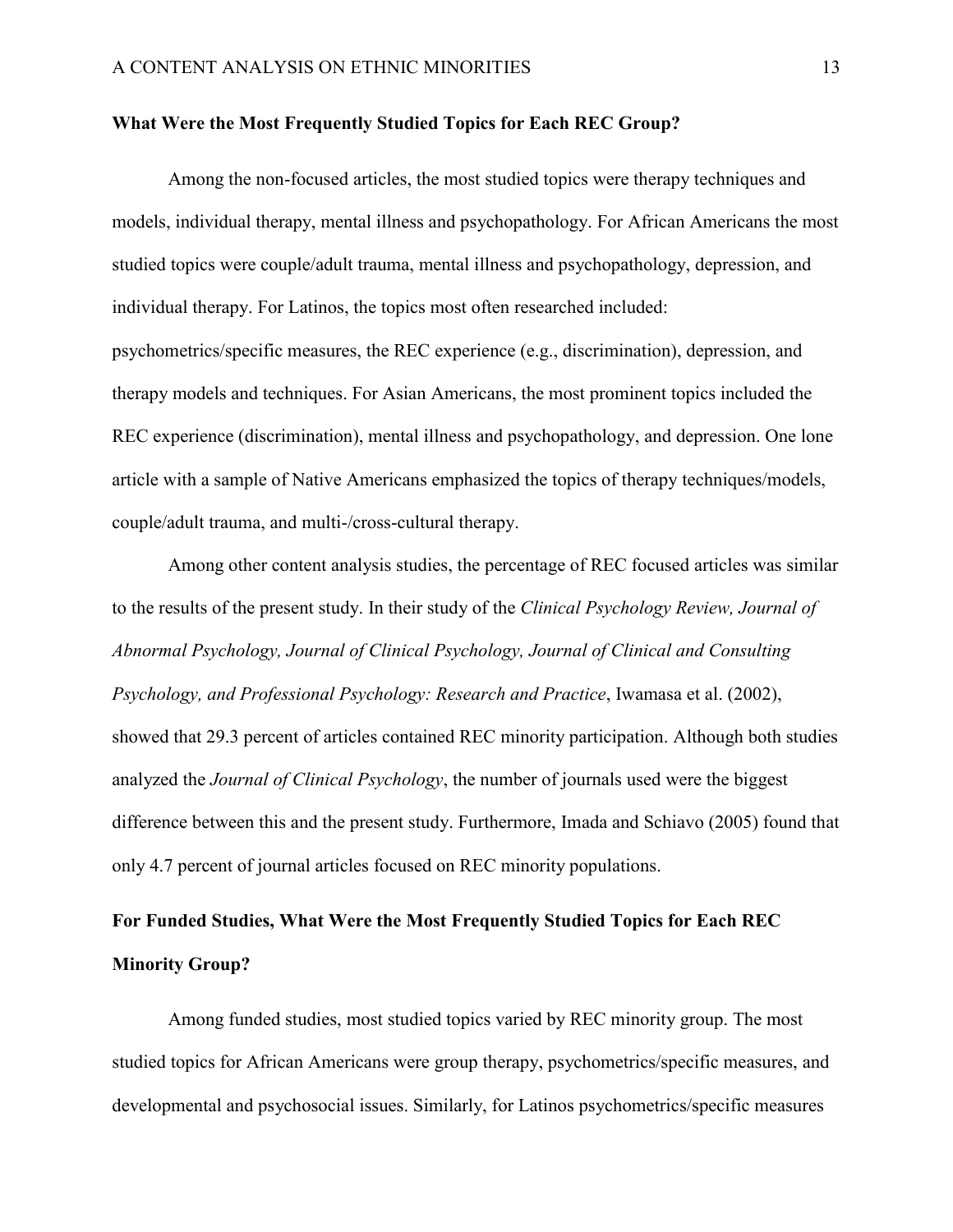was a relevant topic. In addition, immigration/acculturation and substance abuse were also some of the most studied for this group. The most studied topics for Asians were therapy techniques and models, discrimination, and psychometrics/specific measures. Lastly, the most studied topics for the "other" group, which also included combined ethnic groups, were multi-/cross-cultural therapy, therapy techniques and models, and discrimination.

# <span id="page-18-0"></span>**Out of Total REC Focused Articles, How Many Contained A Measure of Ethnic Identity and/or Acculturation?**

Acculturation and ethnic identity-focused studies, although small in number, was seen among REC focused articles. Measures of acculturation were found to be used in eight (.5%) REC focused articles. In addition, measures of ethnic identity were found to be used in four (.3%) of REC focused articles.

#### **Discussion**

<span id="page-18-1"></span>The majority of articles (95.5%) analyzed among the 18-year period of the study were categorized as non-focused. Like Imada & Schiavo (2005), the percentage of REC minority focused articles was quite low (4.5%). The amount of focus on REC minorities is discouraging seeing as only 4.5 % were minority-focused, however, there is a small but significant increase in REC-focused articles. This slight increase may exemplify a greater commitment of the *Journal of Clinical Psychology* to focus on cultural awareness and sensitivity.

Among the most studied groups was African Americans (25.7% of REC focused articles) who are currently the second largest minority group in the United States (United States Census Bureau, 2018). The most studied topics among African Americans were trauma, depression, and mental illness. Din-Dzietham, Nembhard, Collins, & Davis (2004) state that race-related stress has been linked to symptoms of hypertension and heart disease in African Americans.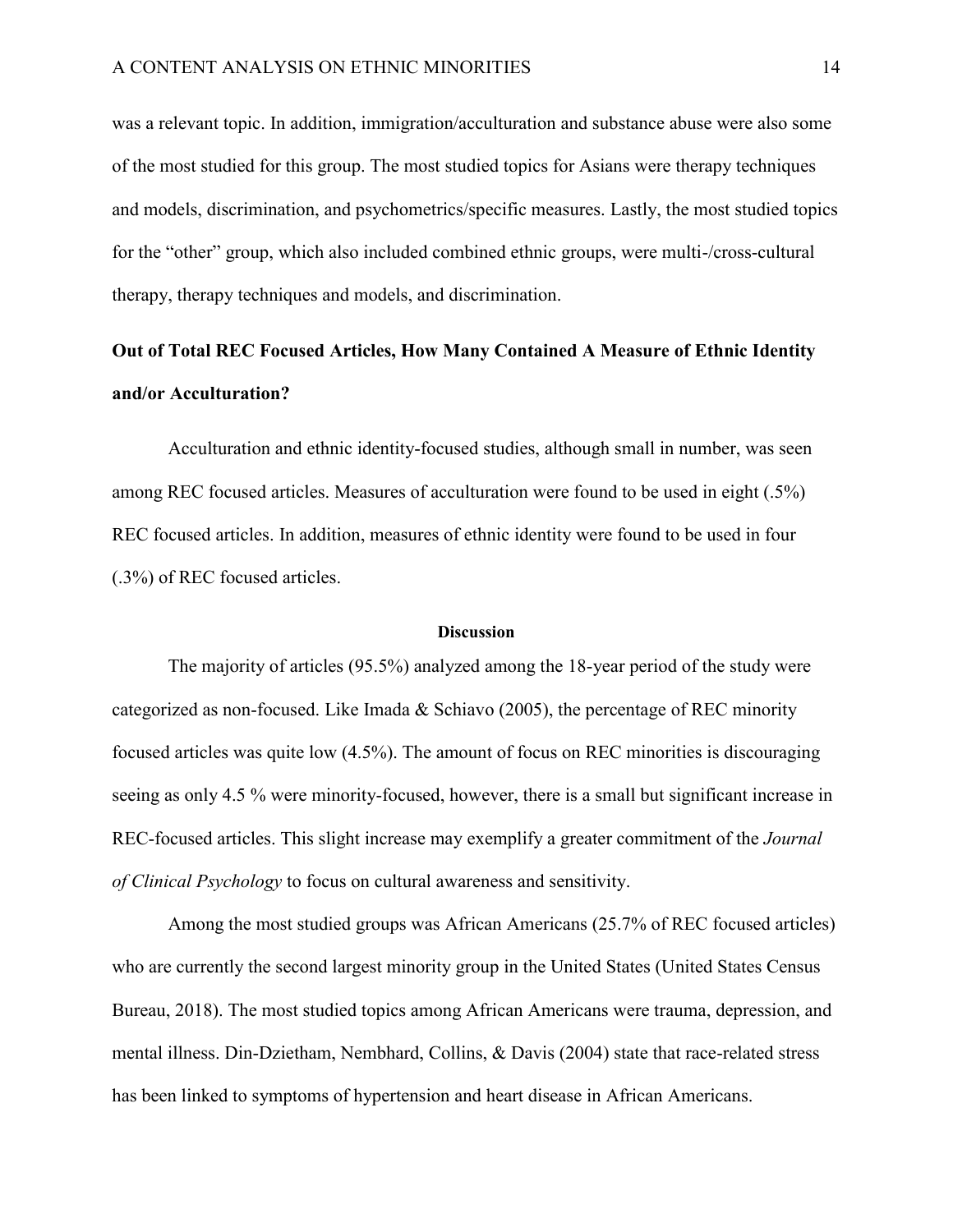Psychological symptoms of race related stress include symptoms of depression and anxiety (Bowen-Reid & Harrell, 2002). These topics are perhaps the consequence of African Americans being the group that reports the highest levels of race-related stress among all REC minority groups (Coleman et al., 2013). African Americans have also been found to report feelings of mistrust and even fear in connection to the use of mental health services (Keating & Robertson, 2004), which may also influence the perception of mental illness among the African American community. It is encouraging to see, however, that despite the small number of articles focused on this minority group, that the study topics appear relevant to African Americans when considering the topical focus of other extant research.

Among Latinos, the topic of immigration is not a new phenomenon. The increase in the Latino population, as well as, new immigration and enforcement of existing policies in the United States will give rise to topics such as immigration, acculturation, and adjustment (Becerra, Androff, Cimino, Wagaman, & Blanchard, 2013). Results of this content analysis are encouraging as they demonstrate that immigration and acculturation are a focus of 5.1% of articles focused on the Latino population. In this study the ranking of this topic among Latinos as 5<sup>th</sup> (tied with stress/risk factors and substance abuse). The preceding four topics (Discrimination, Psychometrics/specific measures, and therapy techniques/models) Similarly, the topics found for Asian Americans such as immigration, acculturation, and adjustment can also be important topics (Paik, Kula, Saito, Rahman, & Witenstein, 2014).

For Native Americans educational and acculturation concerns, alcohol and substance abuse, domestic violence, and suicide have been often cited as relevant issues (Sue & Sue, 2013; Office of Minority Health, 2018). Hilton, Betancourt, Morrell, Lee, and Doegey (2018), states that research has identified numerous risk and protective factors for substance abuse in Native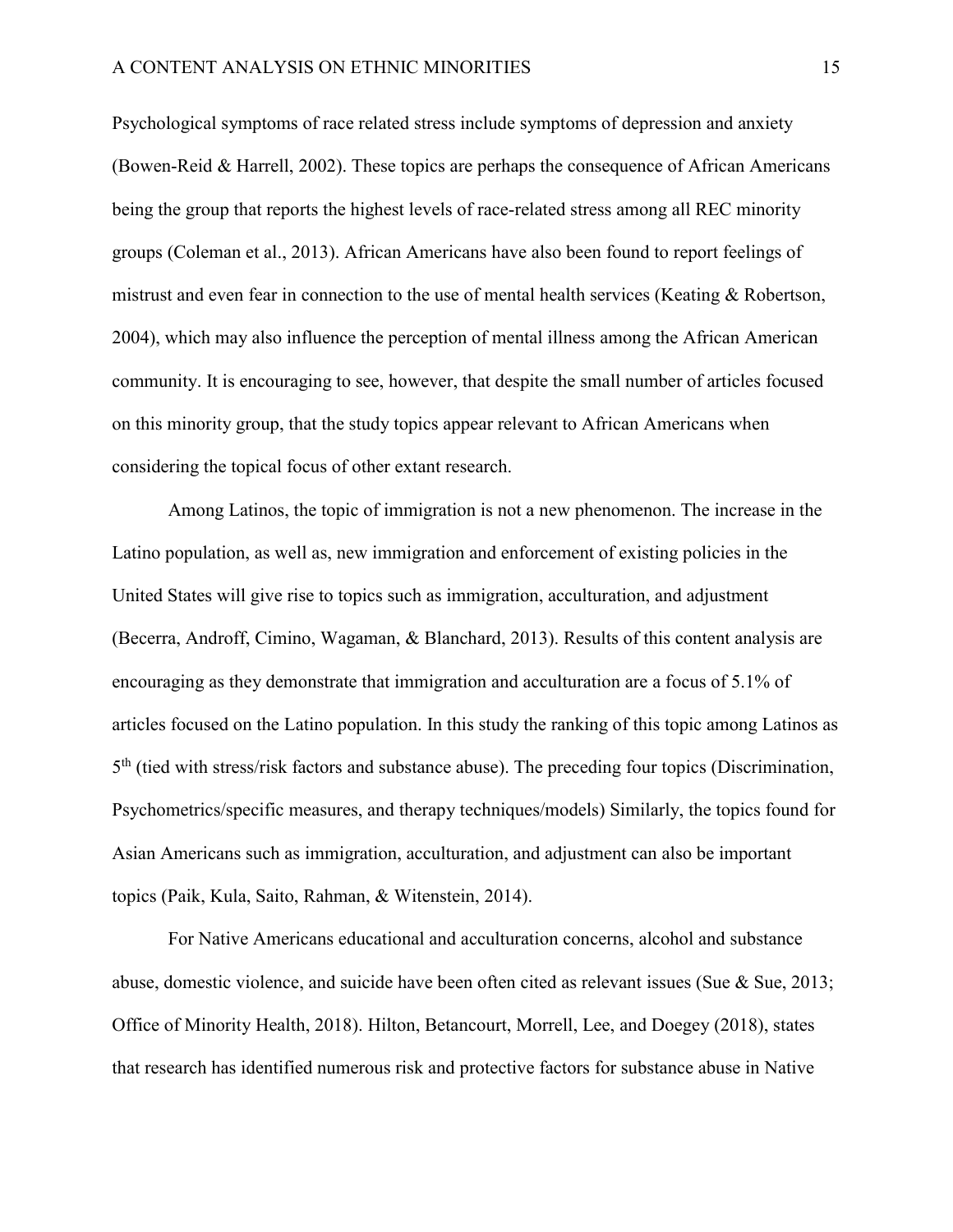Americans. It is discouraging to see results within the current content analysis that demonstrate no focus among these topics within the one article that focused on Native Americans.

The topic of substance abuse is a relevant issue among various REC minority groups. According to Sharma & Kanekar (2008), substance abuse is an issue among African Americans, Latinos, and Asian Americans. Results from this content analysis show both encouraging and discouraging results. Substance abuse was a topic studied among some articles for African Americans and Latinos, but not for Asian Americans or Native Americans. Sharma & Kanekar (2008) pointed out the paucity of competent researchers in this area, and therefore a change is required in order to adequately study the epidemiology and correlates of substance abuse among REC minority populations.

Another important topic for various REC groups is discrimination (Becerra et al., 2013; Coleman et al., 2013; Franklin, Boyd-Franklin, Kelly, 2006). For REC groups, discrimination can be a daily issue that can eventually lead to a phenomenon called the invisibility syndrome. "Symptoms of the syndrome are an outcome of psychological conditions produced when a person perceives that his or her talents and identity are not seen because of the dominance of preconceived attitudes and stereotypes" (Franklin et al., 2006, p. 13). Results of this content analysis demonstrate that discrimination was a prominent topic among various REC groups. The topic of discrimination was a focus of four articles among African Americans, eight articles among Latinos, five articles among Asian Americans, and zero among Native Americans.

Similarly, another discouraging observation was how little time is devoted to the study of multi-/cross- cultural therapy. This topic was a focus of only one article among African Americans, two articles among Latinos, one among Asian Americans, and zero among Native Americans. It was one of the most studied topics in minority-focused articles but does not appear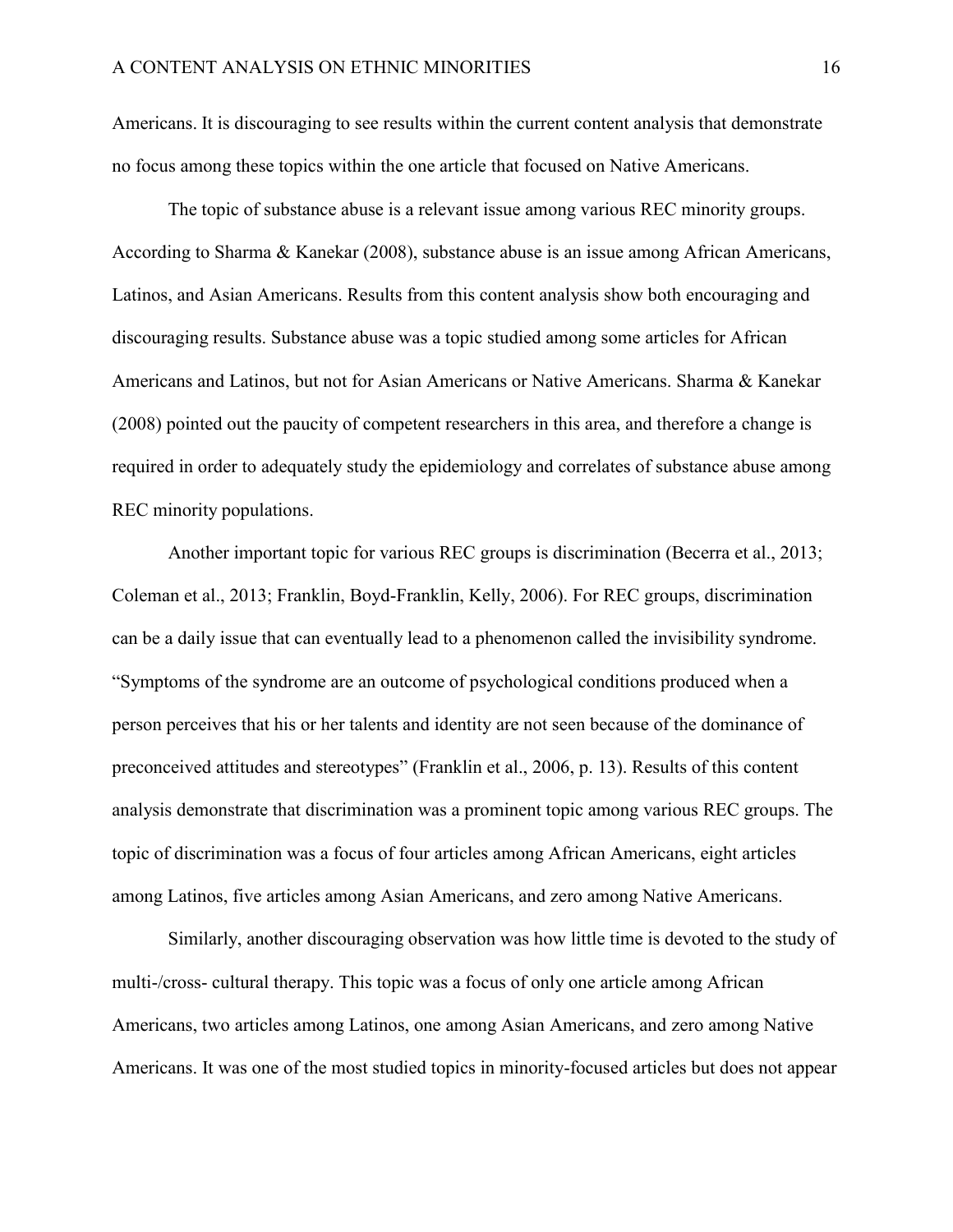itself at the top of most studied topics in general. The fact alone that REC minority groups are less likely to seek and to receive mental health care (American Psychiatric Association, 2017) should demonstrate the importance of studying multi/cross-cultural therapy.

The combination of therapy techniques/models and individual therapy produces was mentioned in only 18.8% of non-focused samples and only 11.3% of focused REC minority samples. Articles that focus on this topic have the possibility of providing essential information for clinicians to provide culturally competent services. The American Psychological Association (2003) has produced a brochure in response to the need of culturally competent therapeutic services as well as ethnic psychological associations' concern of the cultural appropriation among the theory and psychological treatment of REC minority populations. An example of this would be the fact that training for mental health professionals is often limited to white middle class populations, knowledge of REC minority groups is limited (American Psychological Association, 2003).

Among funded studies, most studied topics vary by REC minority group. The most studied topics for African Americans were group therapy, psychometrics/specific measures, and developmental and psychosocial issues to name a few. Similarly, for Latinos psychometrics/specific measures was a relevant topic. Immigration/acculturation and substance abuse were also the most studied for this group. The most studied topics for Asian Americans were therapy techniques and models, discrimination, and psychometrics/specific measures. Lastly, the most studied topics for the "other" group, which also included combined ethnic groups, were multi-/cross-cultural therapy, therapy techniques and models, and discrimination.

The topics in funded studies among each REC minority group were very similar to those of unfunded studies. Results also demonstrated congruence between topics studied and pressing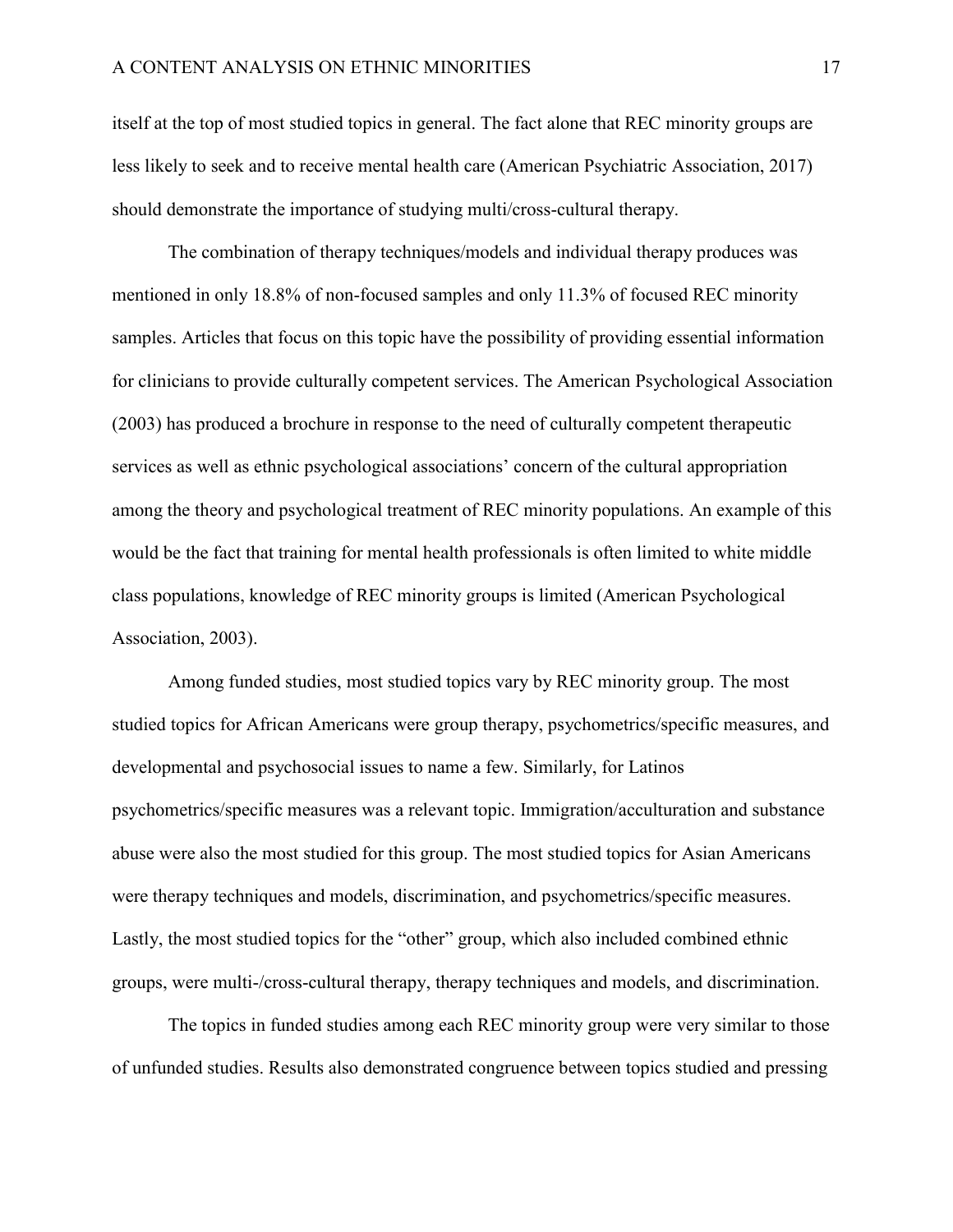issues faced by each REC minority group. The most studied topics for African Americans among funded studies were group therapy, psychometrics/specific measures, and developmental and psychosocial issues. The most studied topics for Latinos were psychometrics/specific measures, immigration/acculturation and substance abuse. The most studied topics for Asians were therapy techniques and models, discrimination, and psychometrics/specific measures. The most studied topics for the "other and combined ethnic groups" group were multi-/cross-cultural therapy, therapy techniques and models, and discrimination. Although it is important to understand how congruent these topics are among pressing issues in the "other" group, it is not possible because of the sampling method of the articles were "other" groups were present. In some cases, articles used terms such as "multiracial" and it is therefore impossible to know how congruent these topics are for such an ambiguous group. It is encouraging to see the topic of psychometrics and specific measures as a common topic among all groups. This commonality perhaps indicates the attempt at understanding REC minority groups in relation to mental health. Specifically with the *Journal of Clinical Psychology* this common topic demonstrates the Journal's commitment to understanding REC minority populations and how clinicians can help clients with REC minority backgrounds.

Among Latinos and Asians, pressing issues are represented in funded studies. For example, the topic of immigration and acculturation is a pressing issue for both Latinos and Asian Americans and thus time should be devoted to the understanding of this topic. The issue of discrimination is a relevant topic among all REC minority groups and it is hopeful that funded studies are bringing the issue forward.

Measures of ethnic identity and acculturation show up in REC focused articles in small numbers. Measures of acculturation are seen in eight REC focused articles, where measures of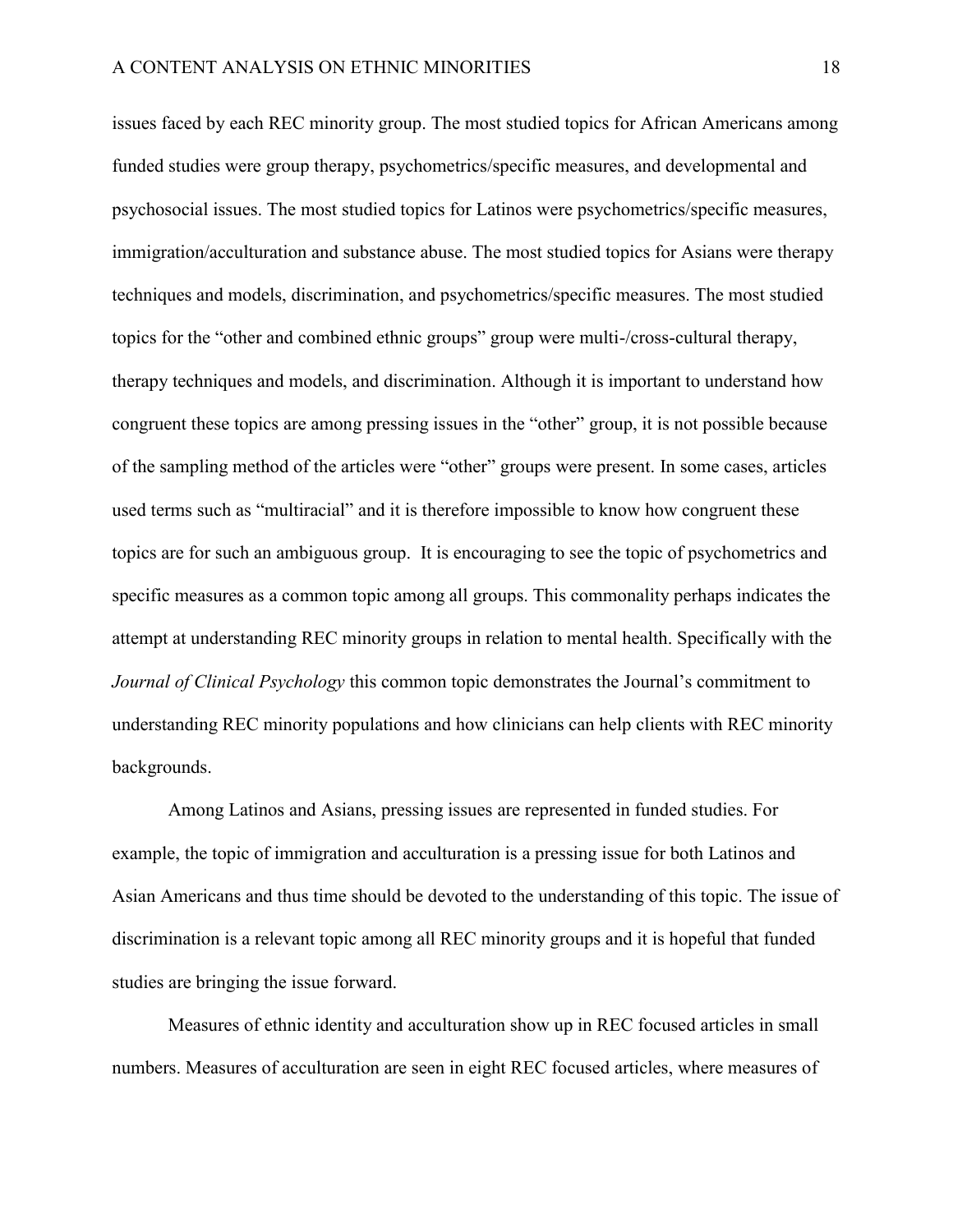ethnic identity are seen in four. Considering the low number of total REC focused articles, it is not surprising to see low numbers in acculturation and ethnic identity measures. This low percentage of measures among REC focused articles should be a call to researchers and clinicians to include culturally appropriate measures. Not only does the inclusion of these measures have the possibility of increasing better understanding of REC minorities in research (Willams & Husk, 2013), they may also help improve mental health services and therapist cultural competency by increasing competency when diagnosing and treating clients.

#### **Limitations and Conclusions**

<span id="page-23-0"></span>Results from this study should be interpreted with certain limitations in mind. First, only one journal clinical psychology journal was analyzed. Although the *Journal of Clinical Psychology* is considered prominent, one journal does not adequately represent the field of clinical psychology in its entirety. Second, the coders went through rigorous training, but subjectivity and bias may still be present. Finally, journals can only publish what is submitted to them. It is important to realize that although REC minority focused research may be low among journals, it is the researcher's role to not only include this population among their research but to submit said research as well.

As stated by Iwamasa et al. (2002), the training that many clinical psychology graduate students receive is inadequate as it relates to REC minorities. There must be more opportunities for students to study and treat REC minority groups within their program of study or through other opportunities provided by their graduate program. Additionally, appropriate course work (within clinical psychology programs) should be developed to include both well-studied REC topics (e.g., trauma experiences among African Americans) and the types of questions that still must be addressed in relation other REC topics/groups (e.g., How is the REC minority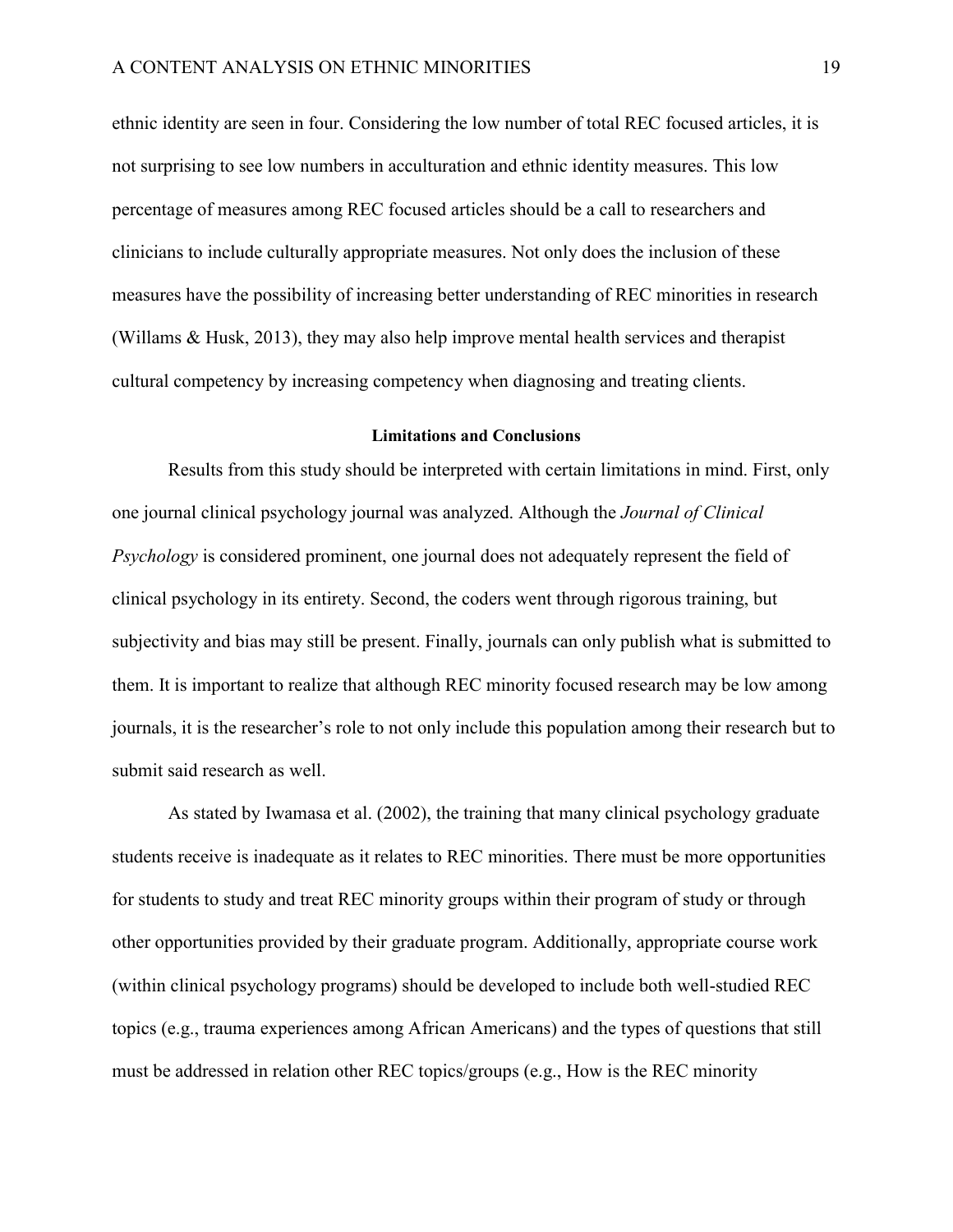experience different from the majority experience; How do psychological issues differ in REC minority groups).

It is particularly important for the field to realize that many research articles focus on problems, and thus have the possibility of reinforcing REC minority stereotypes Imada & Schiavo, 2005). This would require mental health professionals from all areas to focus on REC minority experiences to avoid the reinforcement of stereotypes and increase the knowledge of these groups.

Although a promising increase in REC minority focused research was demonstrated, it is important to match the increase of REC minority population growth, which would mean a faster increase in research. In order to develop culturally valid treatment options and increase the cultural competence of those providing these treatment options, inclusion of REC minority populations in research is necessary.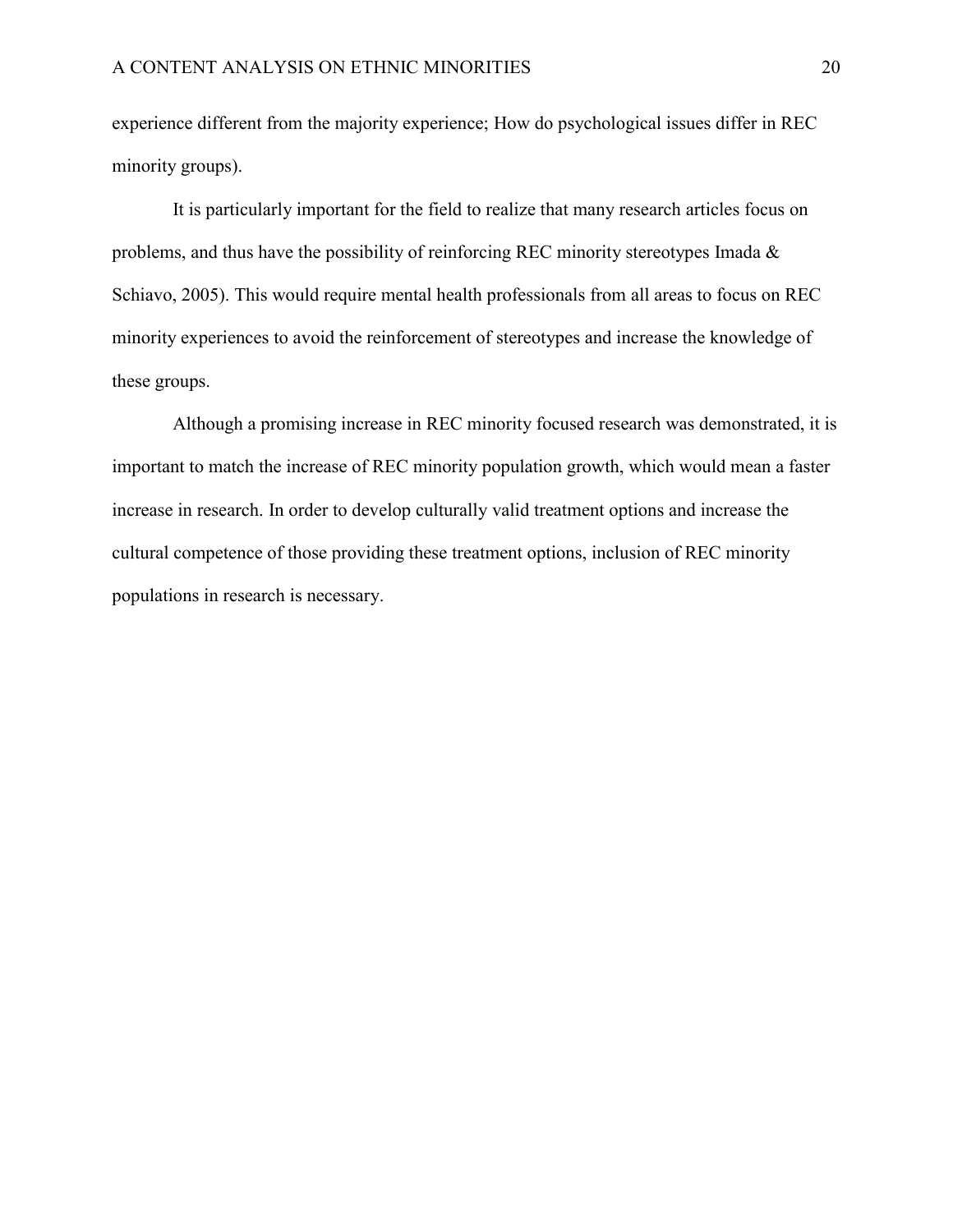<span id="page-25-0"></span>

| Topic(s)                        | Not Focused | Focused | $\underline{AA}^a$ | $\underline{L}^a$ | $AsA^a$ | $\underline{NA}^a$ | Other <sup><math>a</math></sup> |
|---------------------------------|-------------|---------|--------------------|-------------------|---------|--------------------|---------------------------------|
| Therapy Techniques/Models       | 636(11.8)   | 19(7.7) | 2(2.9)             | 5(8.6)            | 2(6.6)  | 1(25)              | 9(10)                           |
| Individual Therapy              | 377(7.0)    | 9(3.6)  | 4(5.8)             | 2(3.4)            | 0(0.0)  | 0(0.0)             | 4(4.4)                          |
| Mental Illness/Psychopathology  | 350(6.5)    | 17(6.9) | 6(8.8)             | 1(1.7)            | 3(10)   | 0(0.0)             | 5(5.5)                          |
| Psychometrics/Specific Measures | 340(6.3)    | 14(5.6) | 3(4.4)             | 6(10.3)           | 0(0.0)  | 0(0.0)             | 5(5.5)                          |
| Therapy Process and Outcomes    | 273(5)      | 11(4.4) | 2(2.9)             | 1(1.7)            | 2(6.6)  | 0(0.0)             | 0(0.0)                          |
| Depression                      | 166(3.1)    | 13(5.2) | 4(5.8)             | 5(8.6)            | 2(6.6)  | 0(0.0)             | 2(2.2)                          |
| Stress/Risk factors             | 163(3)      | 6(2.4)  | 0(0.0)             | 3(5.1)            | 1(3.3)  | 0(0.0)             | 2(2.2)                          |
| Couple/Adult Trauma             | 155(2.8)    | 10(4.0) | 8(11.7)            | 2(3.4)            | 0(0.0)  | 1(25)              | 0(0.0)                          |
| <b>Anxiety Disorders</b>        | 149(2.7)    | 2(0.8)  | 0(0.0)             | 0(0.0)            | 0(0.0)  | 0(0.0)             | 2(2.2)                          |
| At-Risk Groups (e.g. SES)       | 140(2.6)    | 7(2.8)  | 3(4.4)             | 2(3.4)            | 0(0.0)  | 0(0.0)             | 2(2.2)                          |
| Wellbeing/Adjustment            | 87(1.6)     | 2(0.8)  | 0(0.0)             | 1(1.7)            | 0(0.0)  | 0(0.0)             | 1(1.1)                          |
| <b>Substance Abuse</b>          | 57(1.0)     | 7(2.8)  | 1(1.4)             | 3(5.1)            | 0(0.0)  | 0(0.0)             | 3(3.3)                          |
| Self-Concept, Identity, Esteem  | 36(0.6)     | 3(1.2)  | 0(0.0)             | 0(0.0)            | 1(3.3)  | 0(0.0)             | 2(2.2)                          |
| Discrimination, REC Experience  | 22(0.4)     | 22(8.9) | 4(5.8)             | 8(13.7)           | 5(16.6) | 0(0.0)             | 7(7.7)                          |

## Table 1 Most Frequently Studied Topics by REC Group (articles may have as many as five topics): n (%)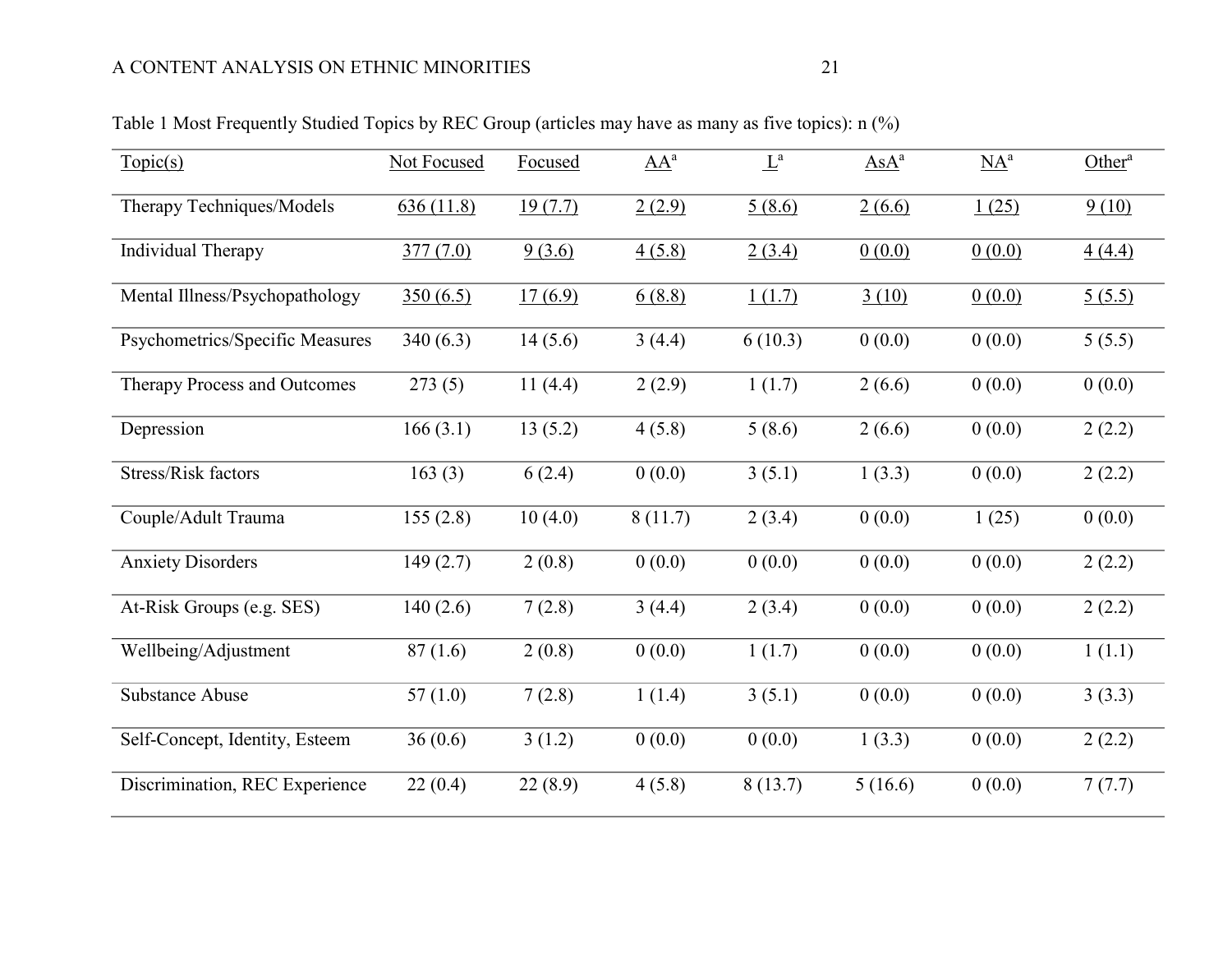## A CONTENT ANALYSIS ON ETHNIC MINORITIES 22

| Multi-/Cross-Cultural Therapy   | 4(.07)     | 13 (5.2) | 3(4.4)   | 1(1.7)   | 0(0.0)  | (25)   | 8(8.8)  |
|---------------------------------|------------|----------|----------|----------|---------|--------|---------|
| Immigration, Acculturation      | (0.01)     | 11 (4.4) | 0(0.0)   | 3(5.1)   | 2(6.6)  | 0(0.0) | 6(6.6)  |
| Ethnic, Racial Identity         | 0(0)       | 6(1.6)   | 1(1.4)   | 2(3.4)   | 1(3.3)  | 0(0.0) | 3(3.3)  |
| Totals (for all topics studied) | 5,353(100) | 246(100) | 68 (100) | 58 (100) | 30(100) | 4(100) | 90(100) |

<sup>a</sup>AA=African American. L=Latino(a), AsA=Asian American, NA= Native Americans, Other=Other REC groups (combined or not

*specified). When studies included both African Americans and Latinos, the count was added to both groups.*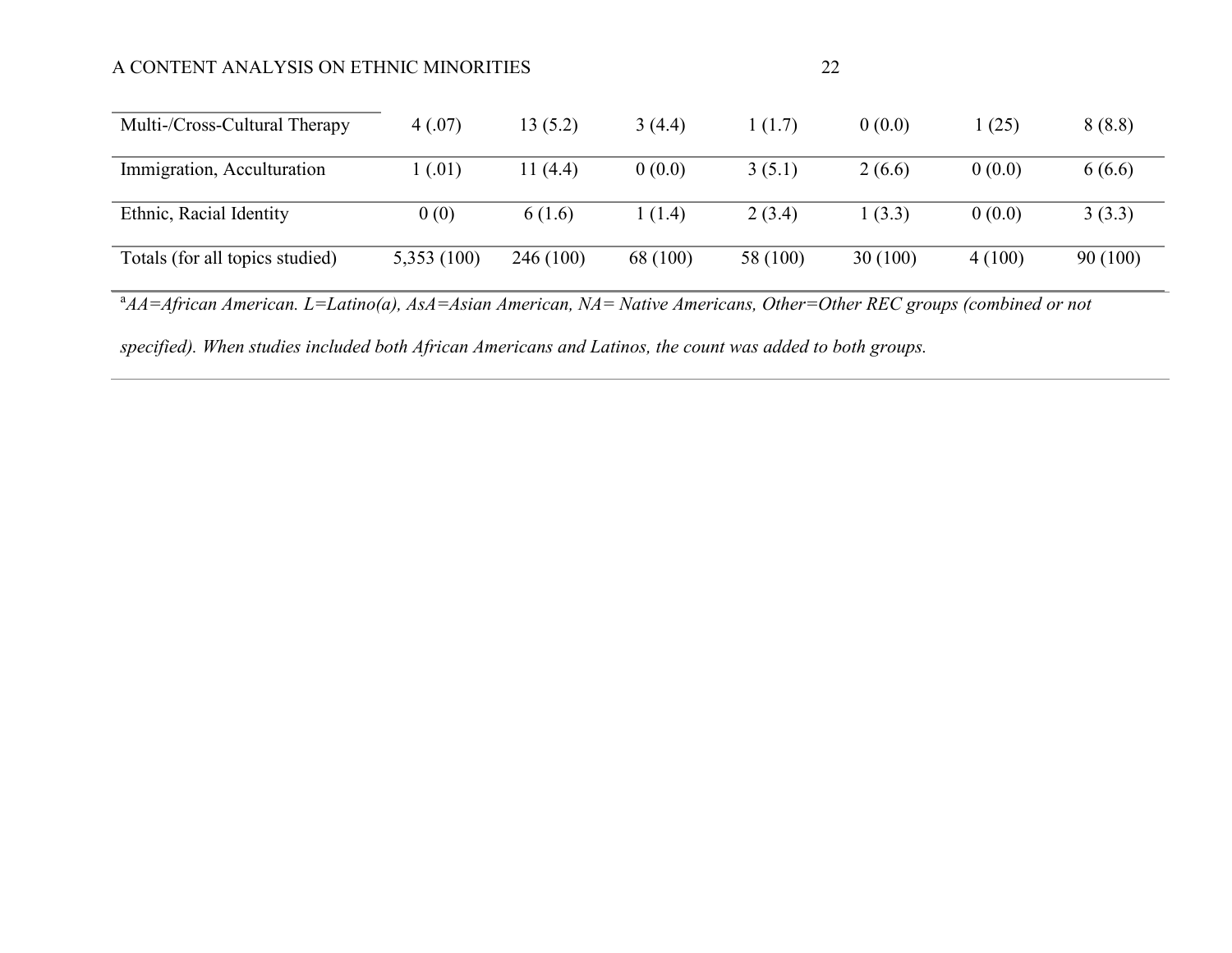<span id="page-27-0"></span>

| Topic(s)                         | <b>Not Focused</b> | Focused | $\underline{AA}^a$ | $L^a$   | $\overline{AsA}^a$ | $\underline{NA}^a$ | Other <sup><math>a</math></sup> |
|----------------------------------|--------------------|---------|--------------------|---------|--------------------|--------------------|---------------------------------|
| Therapy Techniques and Models    | 76(23.5)           | 4(26.6) | 0(0.0)             | 1(16.6) | 2(100.0)           | 0(0.0)             | 1(25.0)                         |
| Mental Illness and Psychopath    | 34(10.5)           | 2(13.3) | 1(33.3)            | 0(0.0)  | 0(0.0)             | 0(0.0)             | 1(25.0)                         |
| <b>At-risk Populations</b>       | 27(8.3)            | 0(0.0)  | 0(0.0)             | 0(0.0)  | 0(0.0)             | 0(0.0)             | 0(0.0)                          |
| Psychometrics, specific measures | 19(5.8)            | 3(20.0) | 1(33.3)            | 2(33.3) | 0(0.0)             | 0(0.0)             | 0(0.0)                          |
| Medical diagnosis, problems      | 19(5.8)            | 0(0.0)  | 0(0.0)             | 0(0.0)  | 0(0.0)             | 0(0.0)             | 0(0.0)                          |
| Couple or adult trauma           | 18(5.5)            | 1(6.6)  | 1(33.3)            | 0(0.0)  | 0(0.0)             | 0(0.0)             | 0(0.0)                          |
| Depression                       | 17(5.2)            | 0(0.0)  | 0(0.0)             | 0(0.0)  | 0(0.0)             | 0(0.0)             | 0(0.0)                          |
| Protective Factors, Coping       | 16(4.9)            | 0(0.0)  | 0(0.0)             | 0(0.0)  | 0(0.0)             | 0(0.0)             | 0(0.0)                          |
| Anxiety disorders                | 14(4.3)            | 0(0.0)  | 0(0.0)             | 0(0.0)  | 0(0.0)             | 0(0.0)             | 0(0.0)                          |
| Cognitive functioning            | 13(4.0)            | 0(0.0)  | 0(0.0)             | 0(0.0)  | 0(0.0)             | 0(0.0)             | 0(0.0)                          |
| Stress, risk factors             | 11(3.4)            | 0(0.0)  | 0(0.0)             | 0(0.0)  | 0(0.0)             | 0(0.0)             | 0(0.0)                          |
| Substance abuse                  | 11(3.4)            | 4(26.6) | 0(0.0)             | 2(33.3) | 0(0.0)             | 0(0.0)             | 2(25.0)                         |
| Therapy process and outcomes     | 10(3.0)            | 0(0.0)  | 0(0.0)             | 0(0.0)  | 0(0.0)             | 0(0.0)             | 0(0.0)                          |
| Parenting, P-C relations         | 10(3.0)            | 0(0.0)  | 0(0.0)             | 0(0.0)  | 0(0.0)             | 0(0.0)             | 0(0.0)                          |

Table 2 Most Frequently Studied Funded Topics by REC Group (articles may have as many as five topics): n (%)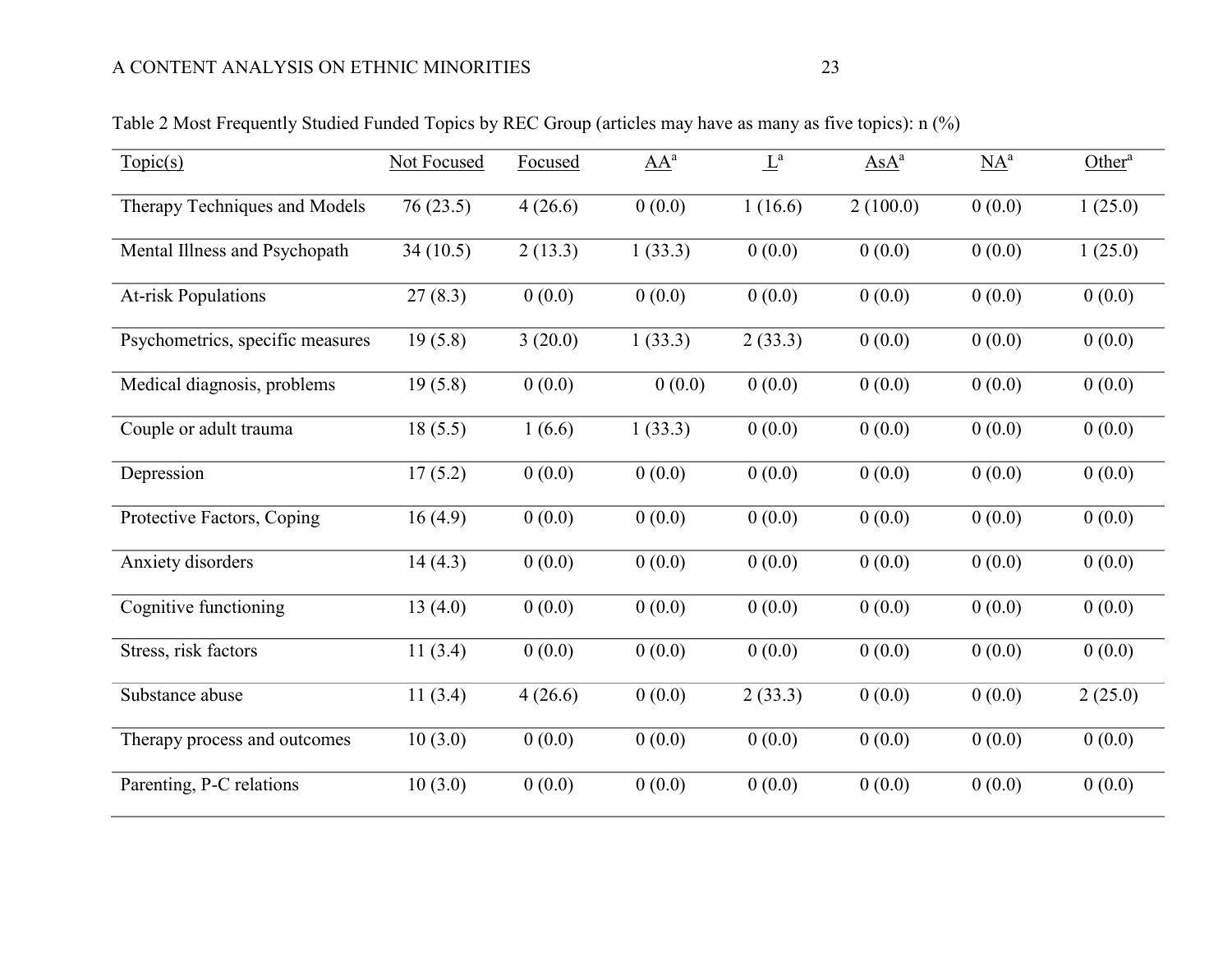## A CONTENT ANALYSIS ON ETHNIC MINORITIES 24

| Wellbeing, adjustment          | 10(3.0)    | (6.6)      | 0(0.0)   | 1 (16.6) | 0(0.0)   | 0(0.0)   | 0(0.0)   |
|--------------------------------|------------|------------|----------|----------|----------|----------|----------|
| Medical-TX                     | 9(2.7)     | 0(0.0)     | 0(0.0)   | 0(0.0)   | 0(0.0)   | 0(0.0)   | 0(0.0)   |
| Criminal/aggressive beh.       | 9(2.7)     | 0(0.0)     | 0(0.0)   | 0(0.0)   | 0(0.0)   | 0(0.0)   | 0(0.0)   |
| Total (for all topics studied) | 323(100.0) | 15 (100.0) | 3(100.0) | 6(100.0) | 2(100.0) | 0(100.0) | 4(100.0) |

<sup>a</sup> $AA=African American.$   $L=Latino(a)$ ,  $AsA=Asian American,$   $NA=Native Americans, Other=Other REC groups (combined or not$ 

*specified). When studies included both African Americans and Latinos, the count was added to both groups.*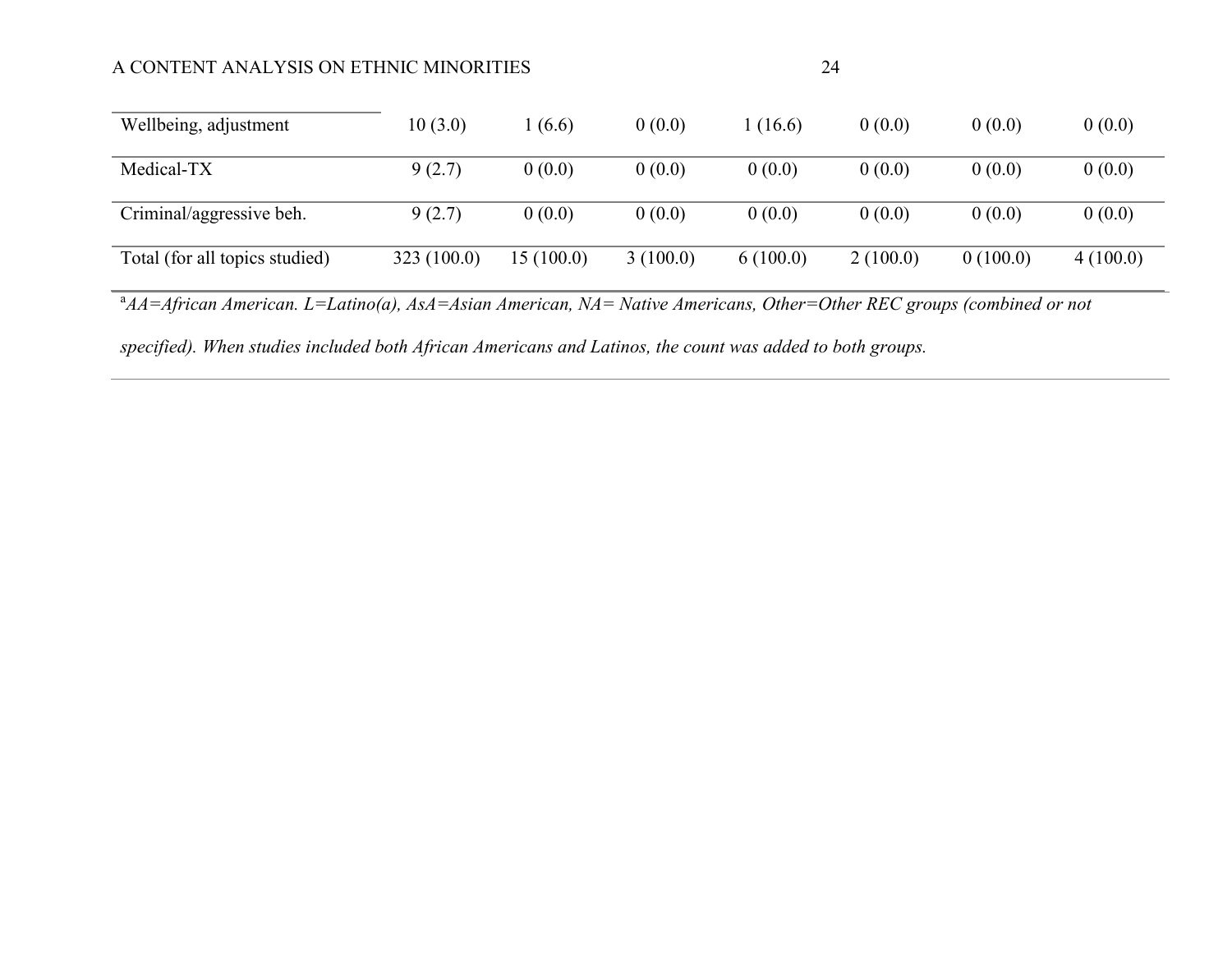#### References

- <span id="page-29-0"></span>Alegria, M., Chatterji, P., Wells, K., Cao, Z., Chen, C., Takeuchi, D., Jackson, J., & Meng, X. (2008). Disparity in depression treatment among racial and ethnic minority populations in the United States. *Psychiatric Services, 59*(11), 1264-1272.
- Alvidrez, J., & Areán, P. A. (2002). Psychosocial treatment research with ethnic minority populations: Ethical considerations in conducting clinical trials. *Ethics & Behavior*, *12*(1), 103–116. https://doi.org/10.1207/S15327019EB1201pass:[\_]7
- American Psychological Association. (2002). Ethical principles of psychologists and code of conduct. *American Psychologist*, *57*, 1060 –1073. http://dx.doi.org/10.1037/0003- 066X.57.12.1060
- American Psychological Association. (2003). *Psychological Treatment of Ethnic Minority Populations [Brochure].* Washington D.C., WA: Author.
- American Psychiatric Association. (2017). *Mental Health Disparities: Diverse Populations.* Retrieved from https://www.psychiatry.org/File%20Library/Psychiatrists/Cultural-Competency/Mental-Health-Disparities/Mental-Health-Facts-for-Diverse-Populations.pdf
- Baker, A., Buchanan, N., & Spencer, R. (2010) Commentary: Disparities and social inequities: Is the health of African American women still in peril? *Ethnicity & Disease*, *20*(3), 304 – 309.
- Bean, R. A., Handy, K., Yorgason, J., & Miller, R. (2018). A Content Analysis of the Journal of Adolescent Health: Using Past Literature to Guide Healthcare Research of U.S. Ethnic Minority Adolescents (Unpublished Master Thesis). Brigham Young University, Provo, Utah.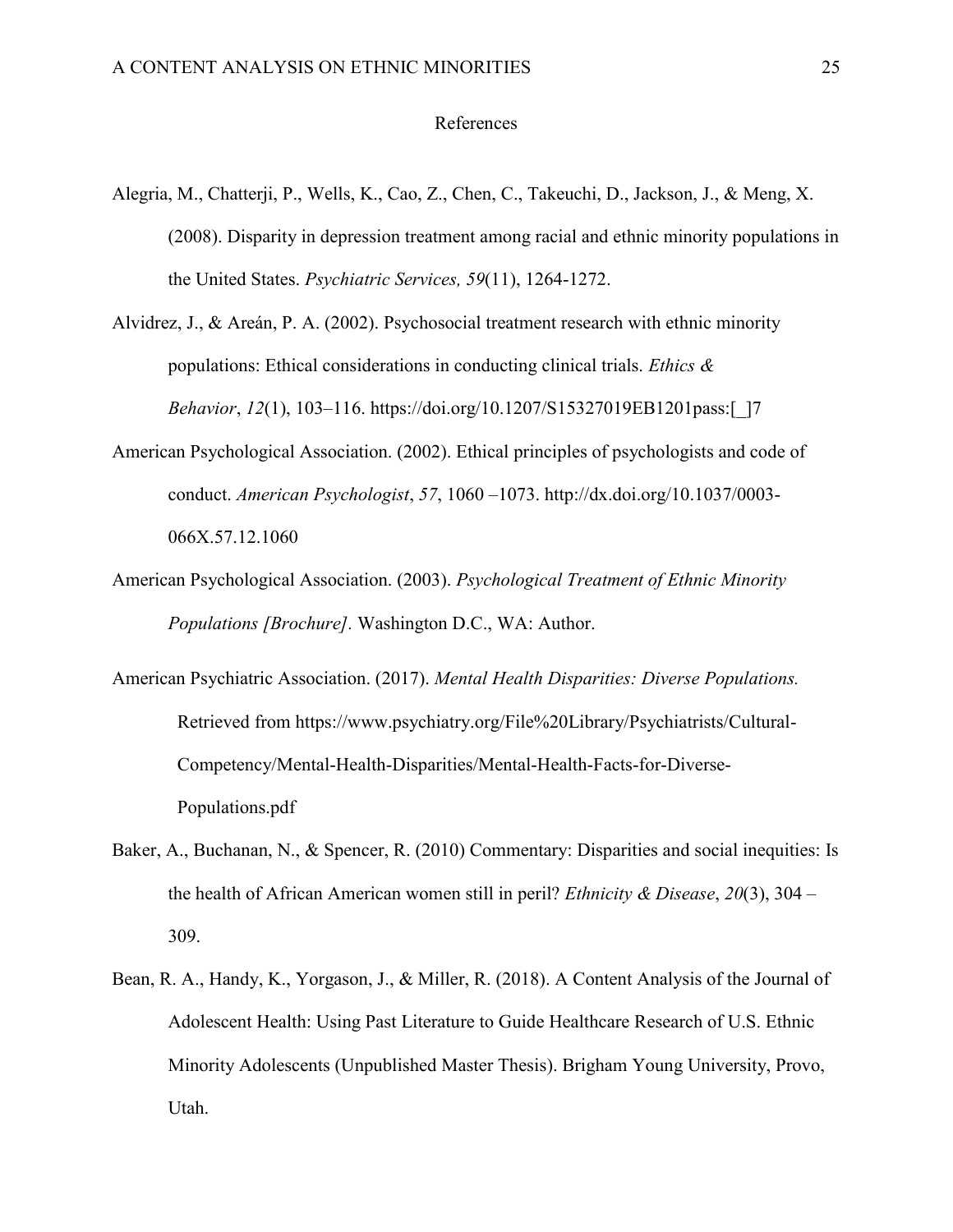- Bean, R. A., Crane, D. R., & Lewis, T. L. (2002). Basic research and implications for practice in family science: A content analysis and status report for US ethnic groups. Family Relations: An Interdisciplinary *Journal of Applied Family Studies*, *51*(1), 15–21. https://doi-org.erl.lib.byu.edu/10.1111/j.1741-3729.2002.00015.x
- Becerra, D., Androff, D., Cimino, A., Wagaman, M. A., & Blanchard, K. N. (2013). The impact of perceived discrimination and immigration policies upon perceptions of quality of life among Latinos in the United States. *Race and Social Problems*, *5*(1), 65–78. https://doiorg.erl.lib.byu.edu/10.1007/s12552-012-9084-4
- Bowen-Reid, T., & Harrell, J. (2002). Racist experiences and health outcomes: An examination of spirituality as a buffer. *Journal of Black Psychology*, *28*, 18-36.
- Brown, G., Marshall, M., Bower, P., Woodham, A., & Waheed, W. (2014*).* Barriers to recruiting ethnic minorities to mental health research: A systematic review. *International Journal of Methods in Psychiatric Research*, *23*(1), 36–48. https://doiorg.erl.lib.byu.edu/10.1002/mpr.1434
- Carter, R. T., Akinsulure-Smith, A. M., Smailes, E. M., & Clauss, C. S. (1998*).* The status of racial/ethnic research in counseling psychology: Committed or complacent? *Journal of Black Psychology*, *24*(3), 322-334. doi:10.1177/00957984980243004
- Case, L., & Smith, T. B. (2000). Ethnic representation in a sample of the literature of applied psychology. *Journal of Consulting and Clinical Psychology*, *68*(6), 1107-1110. doi:10.1037/0022-006X.68.6.1107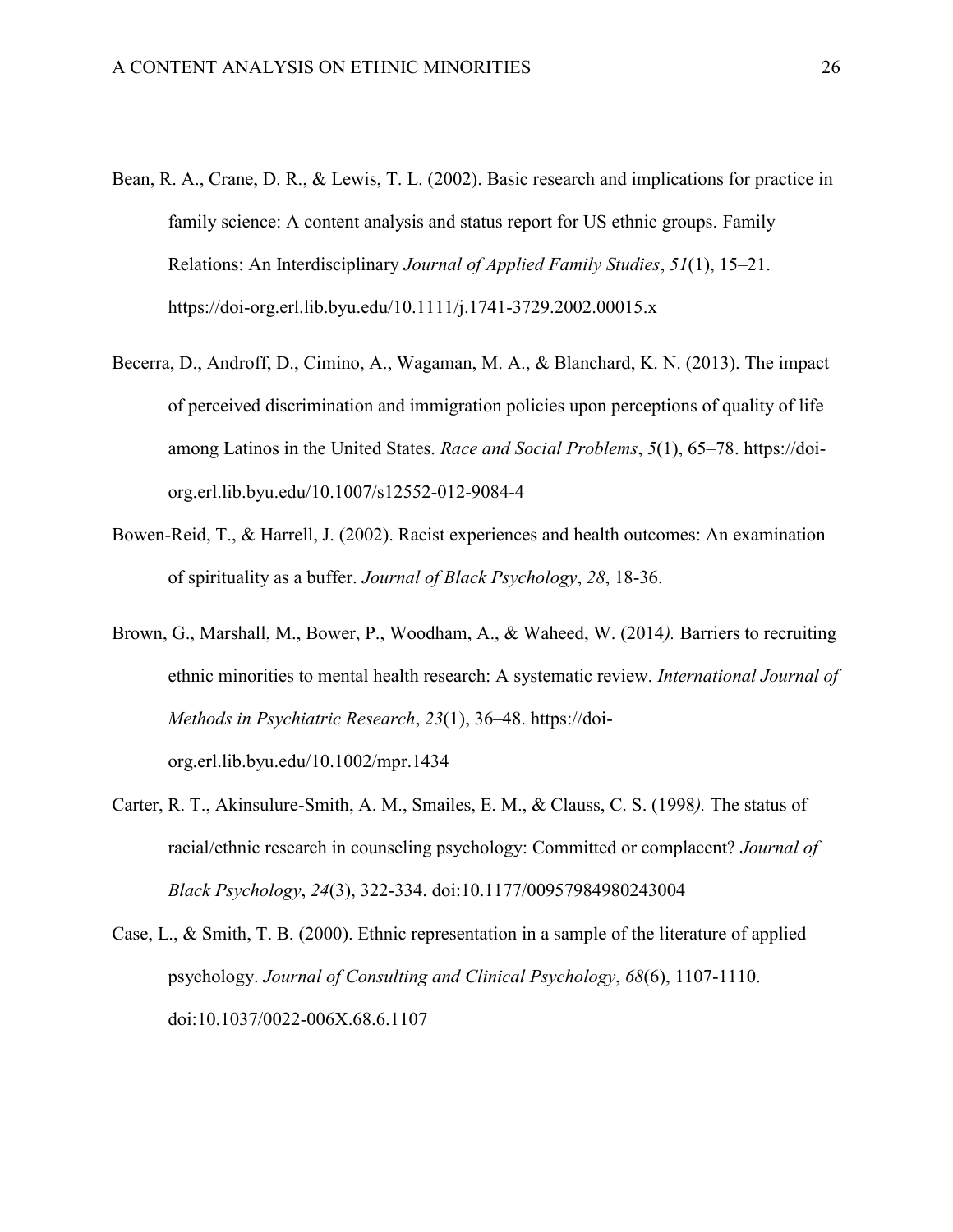- Center for Substance Abuse Treatment (US) (2014). *Improving Cultural Competence.* Rockville, MD: Substance Abuse and Mental Health Services Administration (US); (Treatment Improvement Protocol (TIP) Series, No. 59.) 2, Core Competencies for Counselors and Other Clinical Staff. Available from: https://www.ncbi.nlm.nih.gov/books/NBK248422/
- Cheung, F. K., & Snowden, L. R. (1990). Community mental health and ethnic minority populations. *Community Mental Health Journal*, *26*(3), 277–291. https://doiorg.erl.lib.byu.edu/10.1007/BF00752778
- Colby, S. L., & Ortman. M. J. (2014) Projections of the Size and Composition of the U.S. Population: 2014 to 2060, *Current Population Reports*, P25-1143, U.S. Census Bureau, Washington, DC.
- Coleman, M. N., Chapman, S., & Wang, D. C. (2013). An examination of color-blind racism and race-related stress among African American undergraduate students. *Journal of Black Psychology*, *39*(5), 486–504. https://doi-org.erl.lib.byu.edu/10.1177/0095798412469226
- Cook, B. L., Zuvekas, S. H., Carson, N., Wayne, G. F., Vesper, A., & McGuire, T. G. (2014). Assessing racial/ethnic disparities in treatment across episodes of mental health care. *Health Science Research*, *49*(1), 206-229.
- Cundiff, J. L. (2012). Is mainstream psychological research 'womanless' and 'raceless'? An updated analysis. *Sex Roles*, *67*(3-4), 158-173. doi:10.1007/s11199-012-0141-7
- Din-Dzietham, R., Nembhard, W., Collins, R., & Davis, S. (2004). Perceived stress following race-based discrimination at work is associated with hypertension in African Americans. The Metro Atlanta Heart Disease Study, 1999-2001. *Social Science & Medicine*, *58*, 449- 461.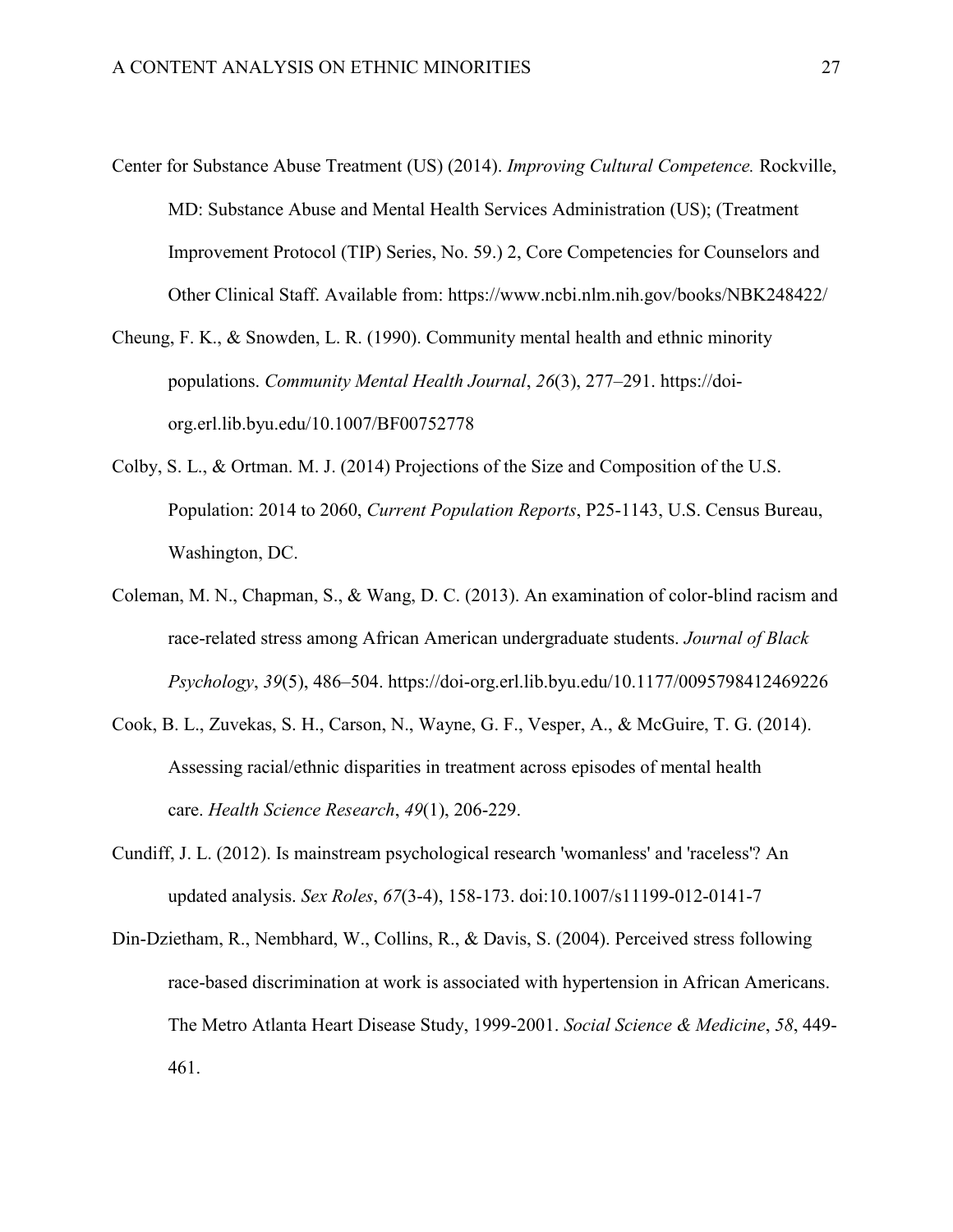- Franklin, A. J., Boyd-Franklin, N., & Kelly, S. (2006). Racism and invisibility: Race-related stress, emotional abuse and psychological trauma for people of color. *Journal of Emotional Abuse*, *6*(2–3), 9–30. https://doi-org.erl.lib.byu.edu/10.1300/J135v06n02\_02
- Gelman, C., Faul, A. C., & Yankeelov, P. A. (2013). Intervention research with minority older adults: Challenges encountered, solutions enacted, and implications for future work. *Journal of Applied Gerontology*, *32*(2), 207–225. https://doi.org/10.1177/0733464811416812

Graham, S. (1992). 'Most of the subjects were White and middle class': Trends in published research on African Americans in selected APA journals, 1970–1989. *American Psychologist*, *47*(5), 629-639. doi:10.1037/0003-066X.47.5.629

- Hall, G. N. (2001). Psychotherapy research with ethnic minorities: Empirical, ethical, and conceptual issues. *Journal of Consulting and Clinical Psychology*, *69*(3), 502-510. doi:10.1037/0022-006X.69.3.502
- Hall, G. C. N. (2006). Diversity in clinical psychology. *Clinical Psychology: Science and Practice*, *13*(3), 258–262. https://doi-org.erl.lib.byu.edu/10.1111/j.1468- 2850.2006.00034.x
- Hartmann, W. E., Kim, E. S., Kim, J. J., Nguyen, T. U., Wendt, D. C., Nagata, D. K., & Gone, J. P. (2013). In search of cultural diversity, revisited: Recent publication trends in crosscultural and ethnic minority psychology*. Review of General Psychology*, *17*(3), 243-254. doi:10.1037/a0032260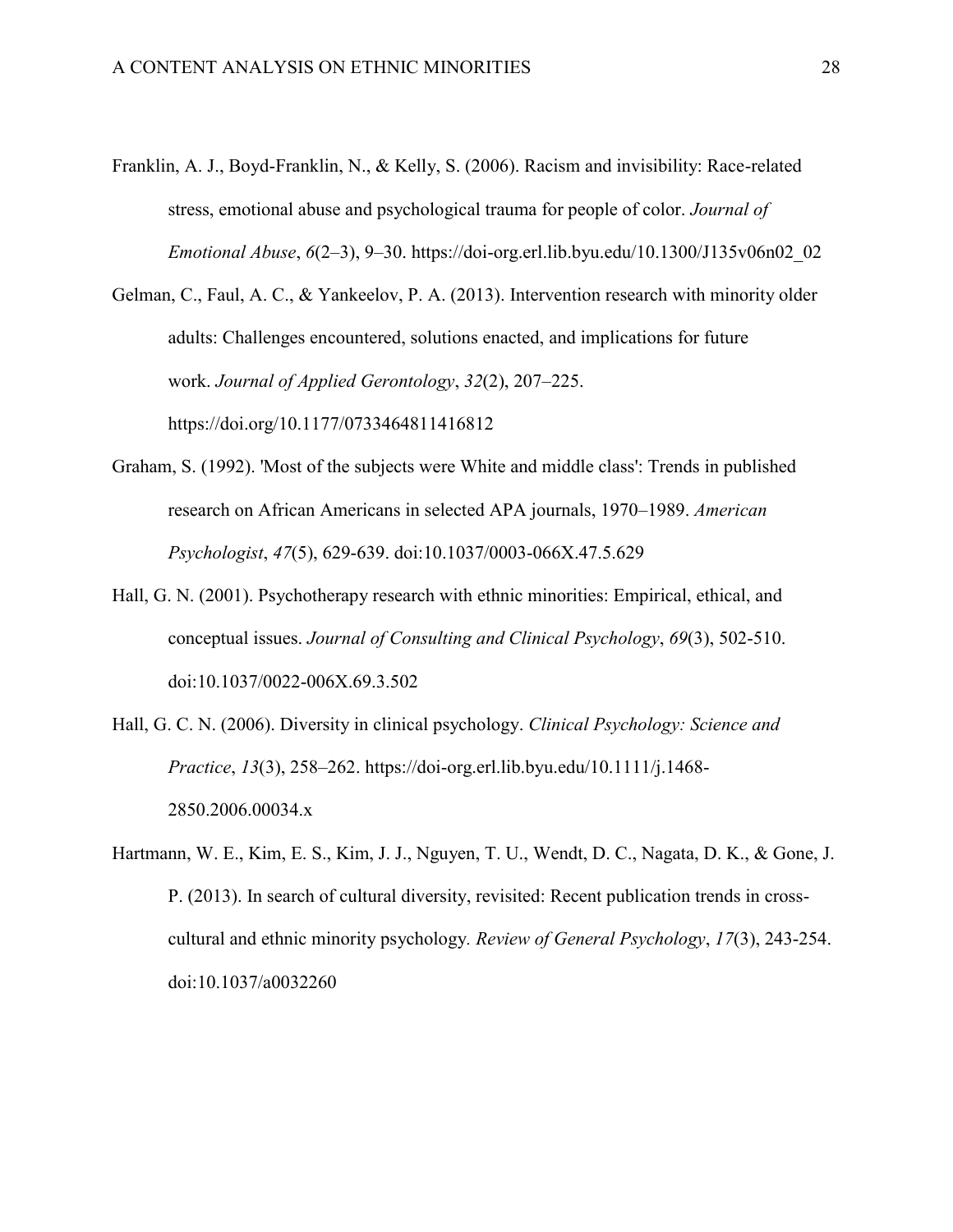- Hilton, B. T., Betancourt, H., Morrell, H. E. R., Lee, H., & Doegey, J. A. (2018). Substance abuse among American Indians and Alaska Natives: An integrative cultural framework for advancing research. *International Journal of Mental Health and Addiction, 16, 507 –* 523*.* https://doi-org.erl.lib.byu.edu/10.1007/s11469-017-9869-1
- Holden, K.B., & Xanthos, C. (2009). Disadvantages in mental health care among African Americans. *Journal of Health Care for the Poor and Underserved*, *20*(2), 17-23.
- Holley, L. C., Tavassoli, K. Y., & Stromwall, L. K. (2016). Mental illness discrimination in mental health treatment programs: Intersections of race, ethnicity, and sexual orientation. *Community Mental Health Journal*, *52*(3), 311-322.
- IBM Corp. (2018). IBM SPSS Statistics for Windows, Version 25.0. Armonk, NY: IBM Corp.
- Imada, T., & Schiavo, R. S. (2005). The use of ethnic minority populations in published psychological research, 1990-1999. *The Journal of Psychology: Interdisciplinary and Applied*, *139*(5), 389-400. doi:10.3200/JRLP.139.5.389-400
- Iwamasa, G. Y., Sorocco, K. H., & Koonce, D. A. (2002). Ethnicity and clinical psychology: A content analysis of the literature. *Clinical Psychology Review*, *22*(6), 931-944. doi:10.1016/S0272-7358(02)00147-2
- Keating, F., & Robertson, D. (2004). Fear, black people and mental illness: A vicious circle*? Health & Social Care in the Community*, *12*(5), 439–447. https://doiorg.erl.lib.byu.edu/10.1111/j.1365-2524.2004.00506.x
- Krippendorff, K. (2004). *Content analysis: An introduction to its methodology (2nd ed.).* Thousand Oaks, CA: Sage.
- Levesque, R. J. R. (2007) The ethnicity of adolescent research. *Journal of Youth and Adolescence*, *36*, 375-389.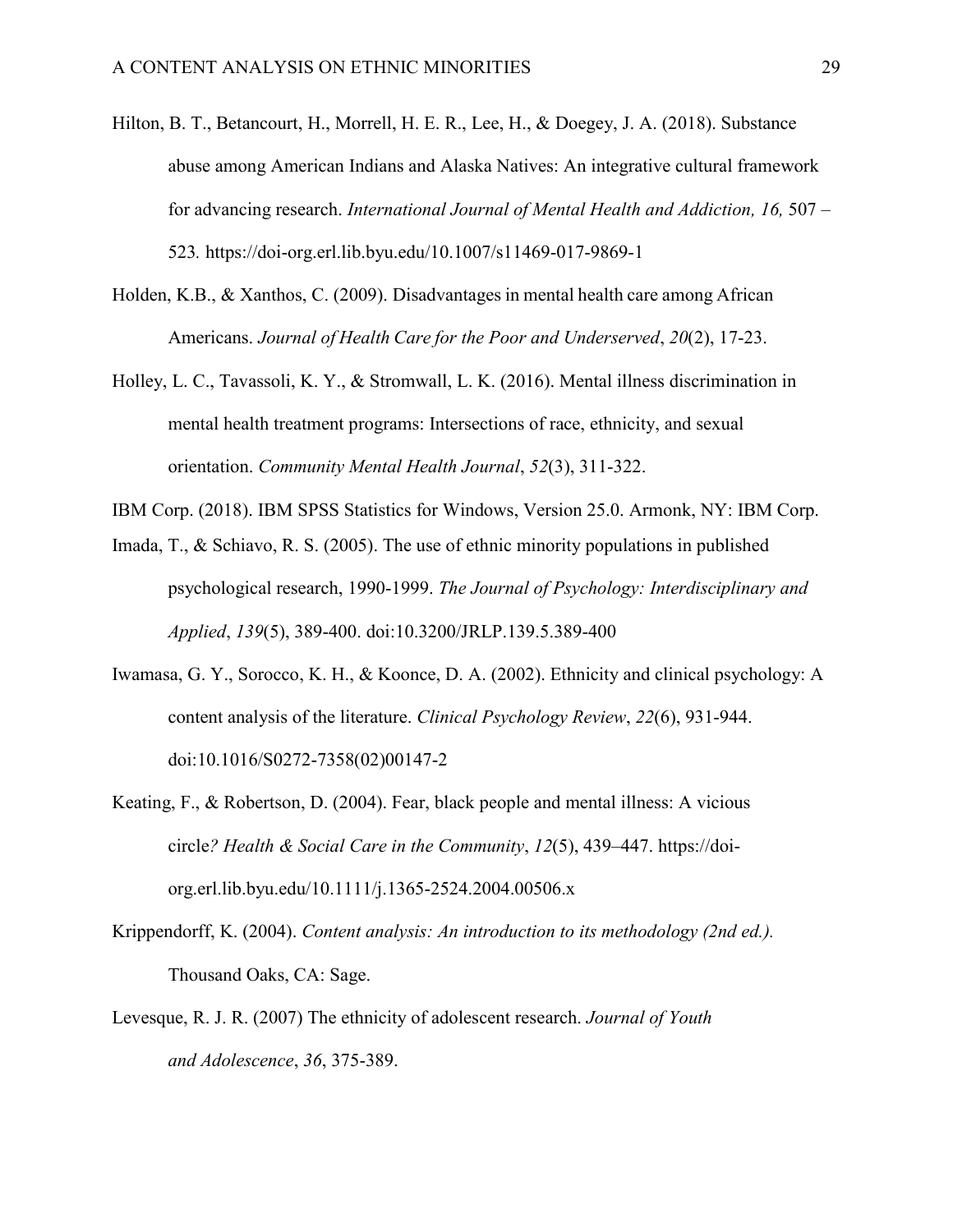- Lewis-Fernández, R., Raggio, G. A., Gorritz, M., Duan, N., Marcus, S., Cabassa, L. J., & ... Hinton, L. (2013) GAP-REACH: A checklist to assess comprehensive reporting of race, ethnicity, and culture in psychiatric publications. *Journal of Nervous & Mental Disease*, *201*(10), 860-871. doi:10.1097/NMD.0b013e3182a5c184
- Lin, M., & Kressin, N. R. (2015). Race/ethnicity and Americans' experiences with treatment decision making. *Patient Education and Counseling*, *98*(12), 1636-1642.
- Moradi, B., Mohr, J. J., Worthington, R. L., & Fassinger, R. E. (2009). Counseling psychology research on sexual (orientation) minority issues: Conceptual and methodological challenges and opportunities. *Journal of Counseling Psychology*, *56*(1), 5–22. https://doi.org/10.1037/a0014572
- Office of Minority Health. (n.d.). *Minority Population Profiles*, Retrieved June 27, 2018, from https://minorityhealth.hhs.gov/omh/browse.aspx?lvl=2&lvlID=26
- Paik, S., Kula, S., Saito, L. E., Rahman, Z., & Witenstein, M. (2014). Historical perspectives on diverse Asian American communities: Immigration, incorporation, and education*. Teachers College Record*, *116*(8), 1–45. Retrieved from http://search.ebscohost.com.erl.lib.byu.edu/login.aspx?direct=true&db=psyh&AN=2014- 32969-008&site=ehost-live&scope=site
- Pew Research Center, (2015). *Modern immigration wave brings 59 million to U.S., driving population growth and change through 2065: Views of immigration's impact on U.S. society mixed.* Washington, D.C.: September.
- Pomerantz, A. M. (2017). *Clinical psychology: Science, practice, and culture., 4th ed.* Thousand Oaks, CA, US: Sage Publications, Inc